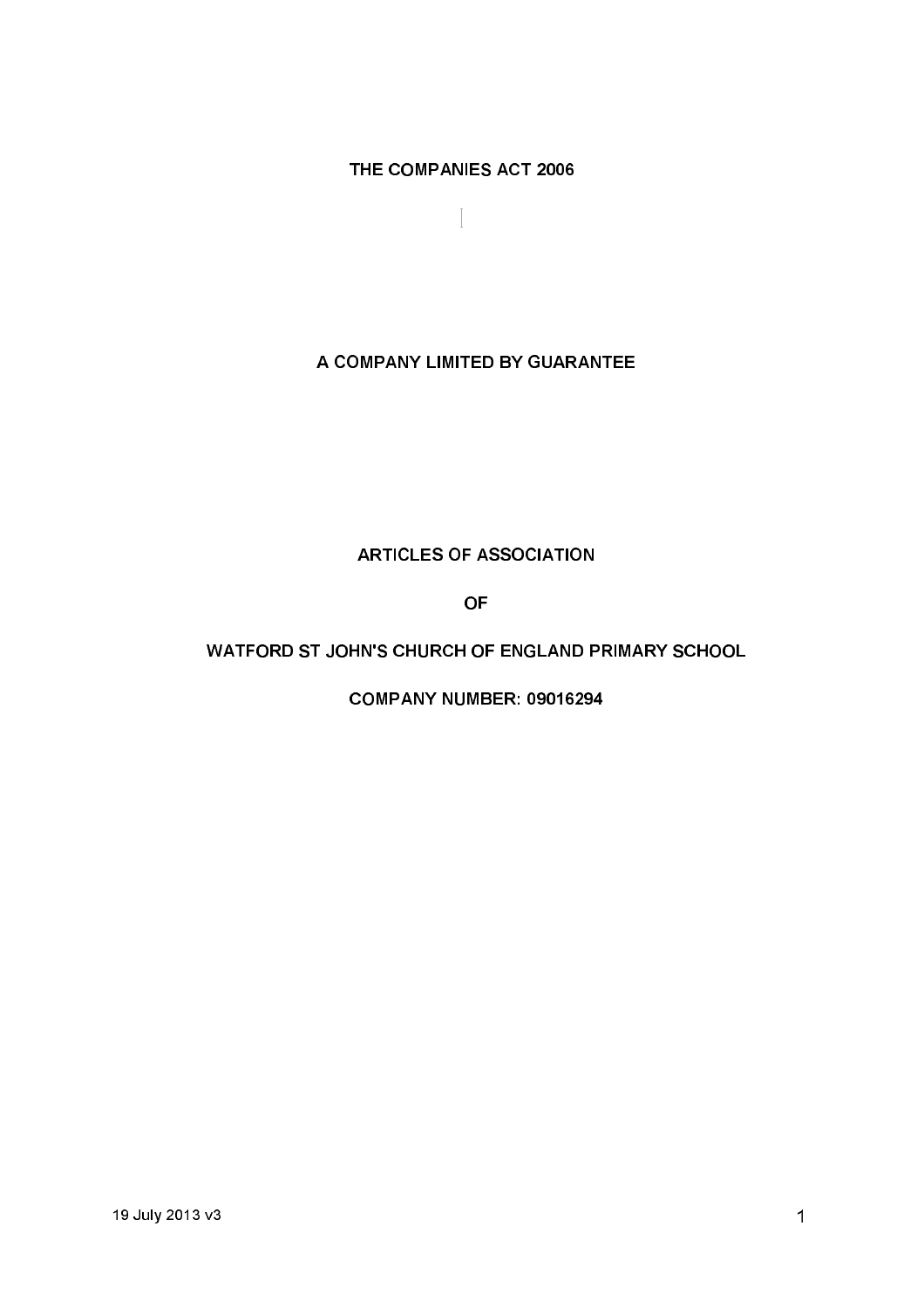### THE COMPANIES ACT 2006

### **COMPANY LIMITED BY GUARANTEE**

## **ARTICLES OF ASSOCIATION**

#### **OF**

#### WATFORD ST JOHN'S CHURCH OF ENGLAND PRIMARY SCHOOL

#### **INTERPRETATION**

- $\overline{1}$ In these Articles:-
	- $(a)$ "Academy" means the school referred to in Article 4 and established by the Academy Trust;
	- "Academy Financial Year" means the academic year from 1<sup>st</sup> of September to  $(b)$ 31<sup>st</sup> of August the following year;
	- "Academy Trust" means the company intended to be regulated by these Articles  $(c)$ and referred to in Article 2:
	- $(d)$ "the Articles" means these Articles of Association of the Academy Trust;
	- "Chief Inspector" means Her Majesty's Chief Inspector of Education, Children's  $(e)$ Services and Skills or his successor:
	- $(f)$ "clear days" in relation to the period of a notice means the period excluding the day when the notice is given or deemed to be given and the day on which it is to take effect:
	- "Clerk" means the clerk to the Governors or any other person appointed to  $(g)$ perform the duties of the clerk to the Governors, including a joint, assistant or deputy clerk;
	- "Diocese" means the Church of England diocese in which the Academy is  $(h)$ situated.
	- $\left($ i "Diocesan Board of Education" means that body constituted under the Diocesan Boards of Education Measure 1991 for the relevant diocese and any successor body.
	- "Diocesan Board of Finance" means the Diocesan Board of Finance for the  $(i)$ Diocese: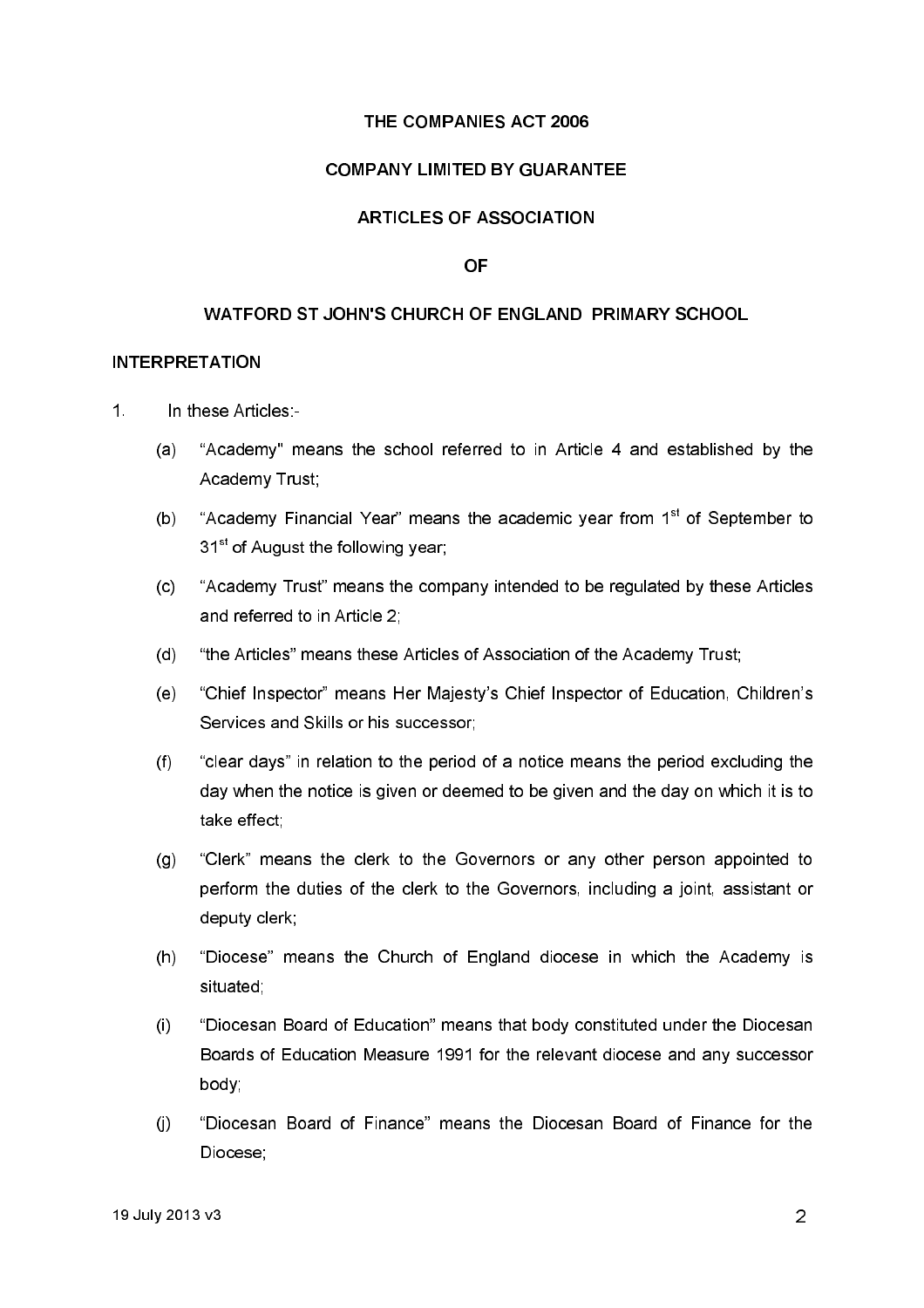- "Financial Expert" means an individual, company or firm who is authorised to  $(k)$ give investment advice under the Financial Services and Markets Act 2000;
- "Funding Agreement" means the agreement made under section 1 of the  $(1)$ Academies Act 2010 between the Academy Trust and the Secretary of State to establish the Academy;
- "Further Governors" means the Governors appointed pursuant to Article 63;  $(m)$
- $(n)$ "Governors" means the directors of the Academy Trust (and "Governor" means any one of those directors), subject to the definition of this term at Article 6.10(b) in relation to Articles 6.2 - 6.10:
- $(0)$ "the Incumbent(s)" means, in relation to the Parish:
	- (i) The incumbent of the benefice of which the Parish forms part; or
	- (ii) The minister licensed as priest-in-charge of that benefice or of the relevant Parish within the benefice in which rights of presentation are suspended; or
	- (iii) The vicar in a team ministry whose duties in relation to that Parish are assigned to him/her by a pastoral scheme or licence from the Diocesan Bishop,

whichever is applicable, or in case of vacancy or unwillingness of the Incumbent to act, such person as may be appointed to act in their stead by the Archdeacon of St Albans

- "Local Authority Associated Persons" means any person associated with any  $(p)$ local authority within the meaning given in section 69 of the Local Government and Housing Act 1989:
- "Member" means a member of the Academy Trust and someone who as such is  $(q)$ bound by the undertaking contained in Article 8;
- $(r)$ "Memorandum" means the Memorandum of Association of the Academy Trust;
- "Office" means the registered office of the Academy Trust;  $(s)$
- $(t)$ "Parent Govemors" means the Governors appointed pursuant to Articles 53 to 58 inclusive:
- $(u)$ "Parish" means the ecclesiastical parish in which the Academy is situated or one which it serves:
- "Principal" means the head teacher of the Academy;  $(v)$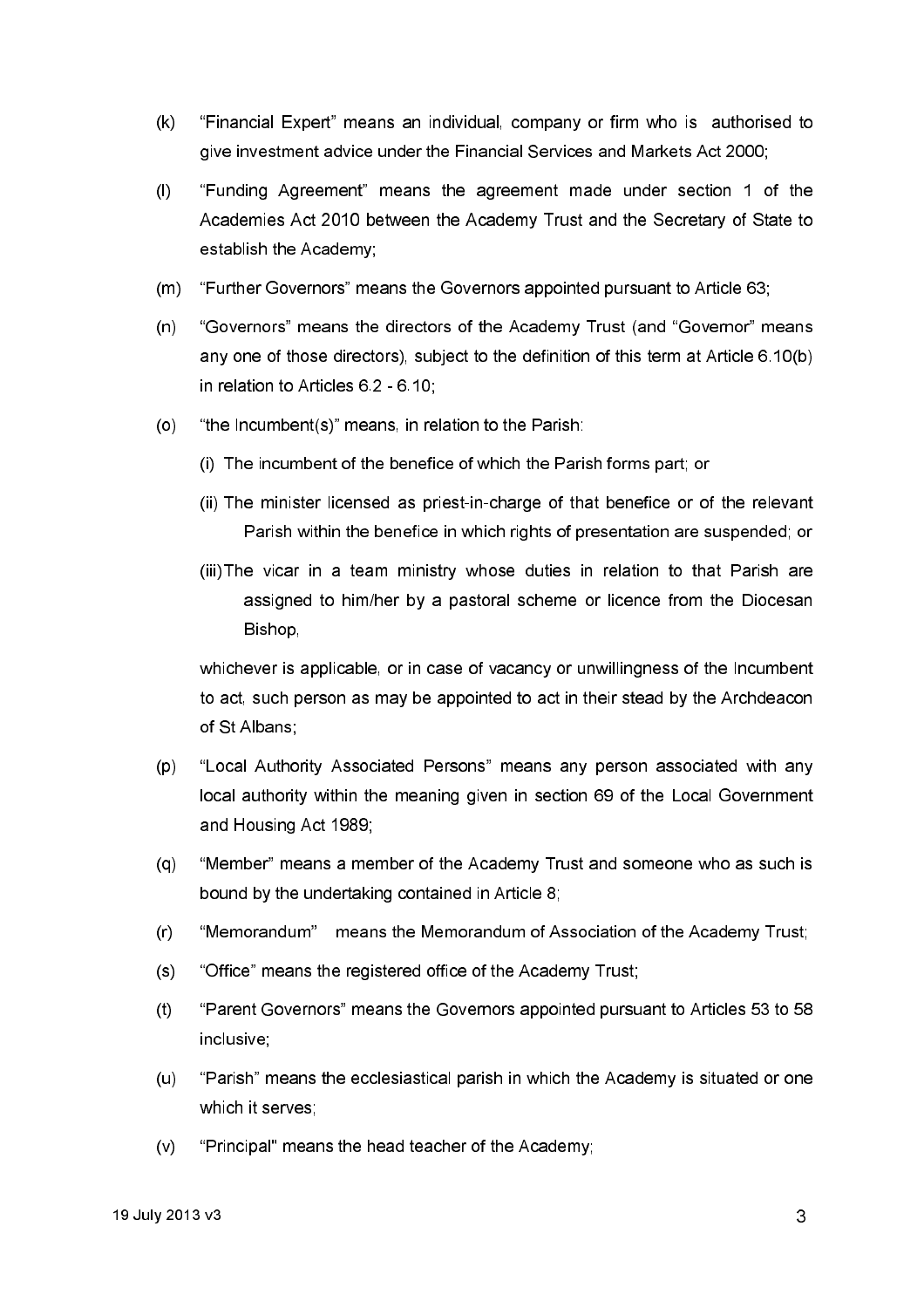- $(w)$ "Principal Regulator" means the body or person appointed as the Principal Regulator under the Charities Act 2011;
- "seal" means the common seal of the Academy Trust if it has one;  $(x)$
- "Secretary of State" means the Secretary of State for Education or his successor;  $(y)$
- "Staff Governor" means an employee of the Academy Trust who may be  $(z)$ appointed as a Governor pursuant to Article 50A;
- "Teacher" means a person emploved under a contract of employment or a  $(aa)$ contract for services or otherwise engaged to provide his services as a teacher at the Academy;
- (bb) "Trustees" means those trustees holding the school site and providing it to the Academy Trust for use and occupation by the Academy<sup>1</sup>.
- "United Kingdom" means Great Britain and Northern Ireland;  $(cc)$
- (dd) words importing the masculine gender only shall include the feminine gender. Words importing the singular number shall include the plural number, and vice versa;
- (ee) subject as aforesaid, words or expressions contained in these Articles shall. unless the context requires otherwise, bear the same meaning as in the Companies Act 2006, as appropriate; and
- $(ff)$ any reference to a statute or statutory provision or measure shall include any statute or statutory provision or measure which replaces or supersedes such statute or statutory provision or measure including any modification or amendment thereto.
- $2<sup>1</sup>$ The company's name is St John's Church of England Primary School, Watford (and in this document it is called "the Academy Trust").
- $3<sup>1</sup>$ The Academy Trust's registered office is to be situated in England and Wales.

## $OB.$  IECTS<sup>2</sup>

 $1$  Note that the role of the Trustees is important and must be considered regardless of whether or not they are members of the Academy Trust Company.

 $2$  If a second "community use" object is required the Project Lead can provide the wording which stresses its ancillary nature. The existing Article 4 must be preserved as 4(a) and the second added as 4(b). Under no circumstances may 4(a) be removed.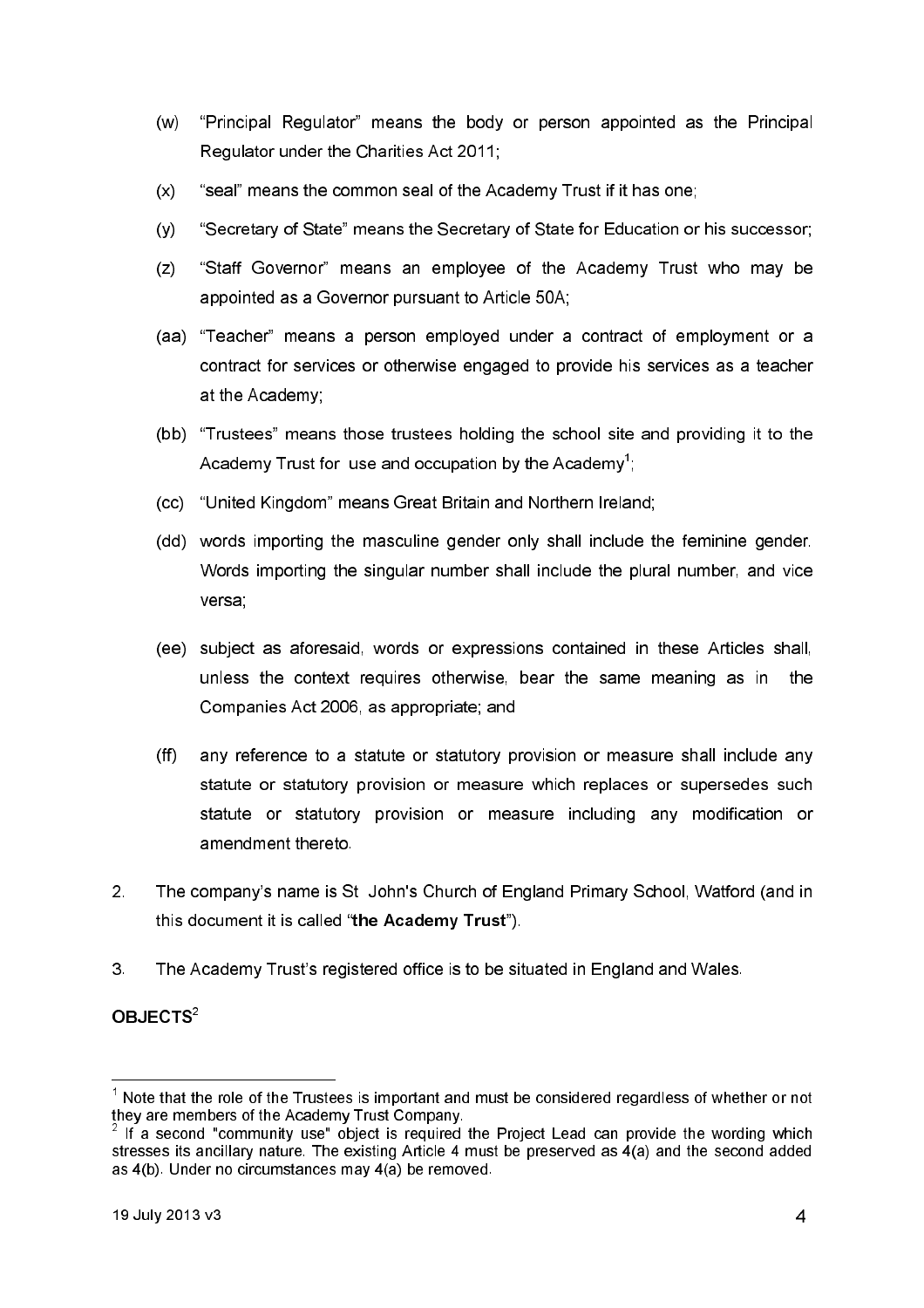$\overline{4}$ The Academy Trust's object (the "Object") is specifically restricted to the following:

to advance for the public benefit education in the United Kingdom, in particular but without prejudice to the generality of the foregoing by establishing, maintaining. carrying on, managing and developing a school with a designated Church of England religious character offering a broad and balanced curriculum (the "Academy") conducted in accordance with the principles, practices and tenets of the Church of England both generally and in particular in relation to arranging for religious education and daily acts of worship, and having regard to any advice of the Diocesan Board of Education.

- 5. In furtherance of the Object but not further or otherwise the Academy Trust may exercise the following powers:
	- (a) to draw, make, accept, endorse, discount, execute and issue promissory notes, bills, cheques and other instruments, and to operate bank accounts in the name of the Academy Trust;
	- $(b)$ to raise funds and to invite and receive contributions provided that in raising funds the Academy Trust shall not undertake any substantial permanent trading activities and shall conform to any relevant statutory regulations;
	- $(c)$ (subject to such further consents as may be required by law or as may be required from the Trustees as landlord/licensor where this is the case) to acquire. alter, improve and charge or otherwise dispose of property;
	- $(d)$ subject to Article 6 below to employ such staff, as are necessary for the proper pursuit of the Object (including the maintenance of an effective Church of England ethos) and to make all reasonable and necessary provision for the payments of pensions and superannuation to staff and their dependants;
	- $(e)$ to establish or support, whether financially or otherwise, any charitable companies, trusts, associations or institutions formed for all or any of the Object;
	- to co-operate with other charities, other independent schools and schools  $(f)$ maintained by a local authority, 16-19 Academies, institutions within the further education sector, voluntary bodies and statutory authorities operating in furtherance of the Object and to exchange information and advice with them;
	- to pay out of funds of the Academy Trust the costs, charges and expenses of  $(g)$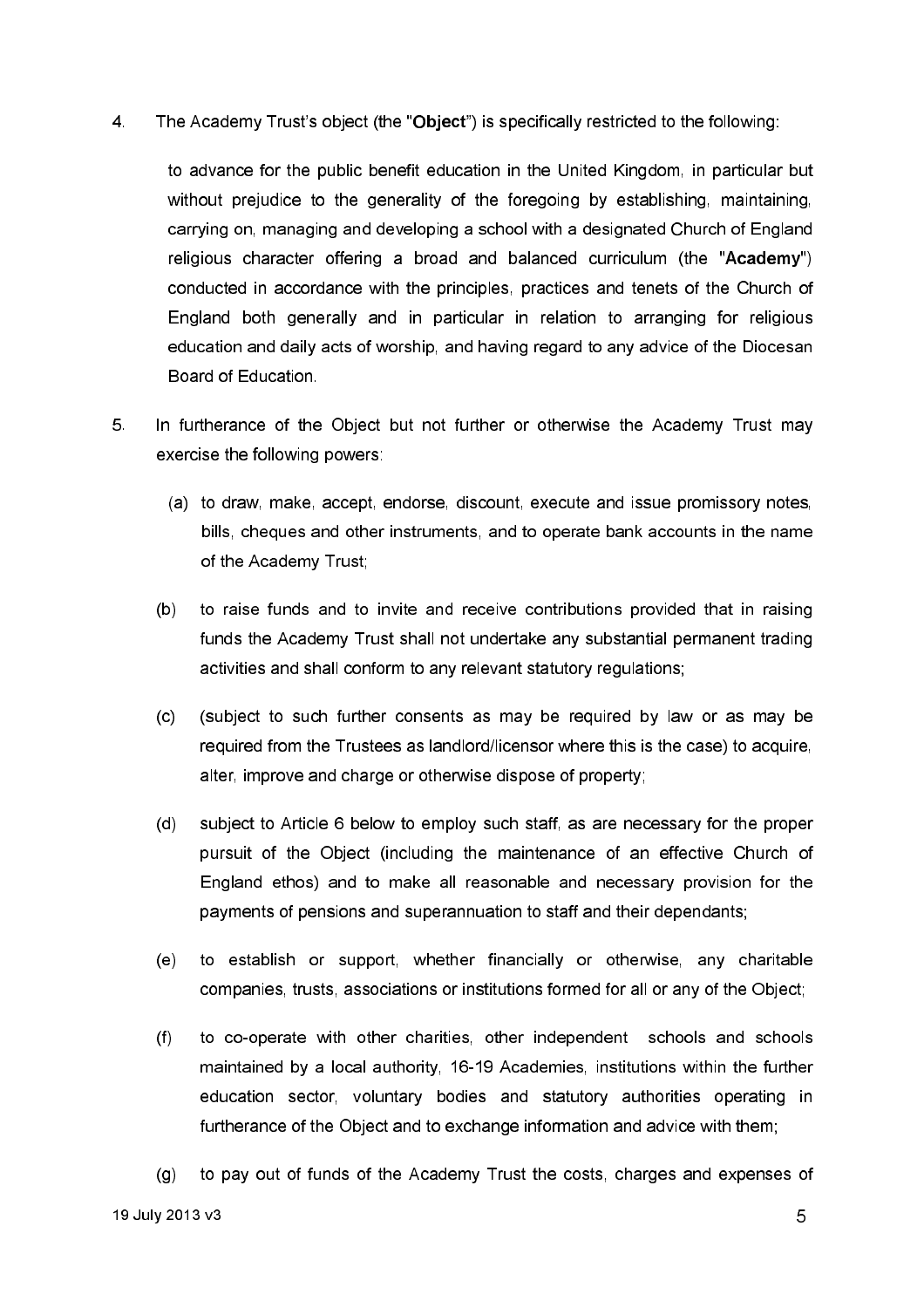and incidental to the formation and registration of the Academy Trust;

- $(h)$ to establish, maintain, carry on, manage and develop the Academy at Lieutenant Ellis Way, Cheshunt, Waltham Cross, Herts EN7 5FB:
- to offer scholarships, exhibitions, prizes and awards to pupils and former pupils,  $(i)$ and otherwise to encourage and assist pupils and former pupils;
- to provide educational facilities and services to students of all ages and the wider  $(i)$ community for the public benefit;
- $(k)$ to carry out research into the development and application of new techniques in education in particular in relation to its approach to curriculum development and delivery and to publish the results of such research, and to develop means of benefiting from application of the experience of industry, commerce, other schools and the voluntary sector to the education of pupils in academies;
- $(1)$ subject to such consents as may be required from the Trustees or otherwise required by law and/or by any contract entered into by or on behalf of the Academy Trust to borrow and raise money for the furtherance of the Object in such manner and on such security as the Academy Trust may think fit;
- to deposit or invest any funds of the Academy Trust not immediately required for  $(m)$ the furtherance of its Object (but to invest only after obtaining such advice from a financial expert as the Governors consider necessary and having regard to the suitability of investments and the need for diversification);
- $(n)$ to delegate the management of investments to a financial expert, but only on terms that:
	- $(i)$ the investment policy is set down in writing for the financial expert by the Governors:
	- $(ii)$ every transaction is reported promptly to the Governors;
	- $(iii)$ the performance of the investments is reviewed regularly with the Governors:
	- (iv) the Governors are entitled to cancel the delegation arrangement at any time
	- the investment policy and the delegation arrangement are reviewed at  $(v)$ least once a year:
	- all payments due to the financial expert are on a scale or at a level which is  $(v<sub>i</sub>)$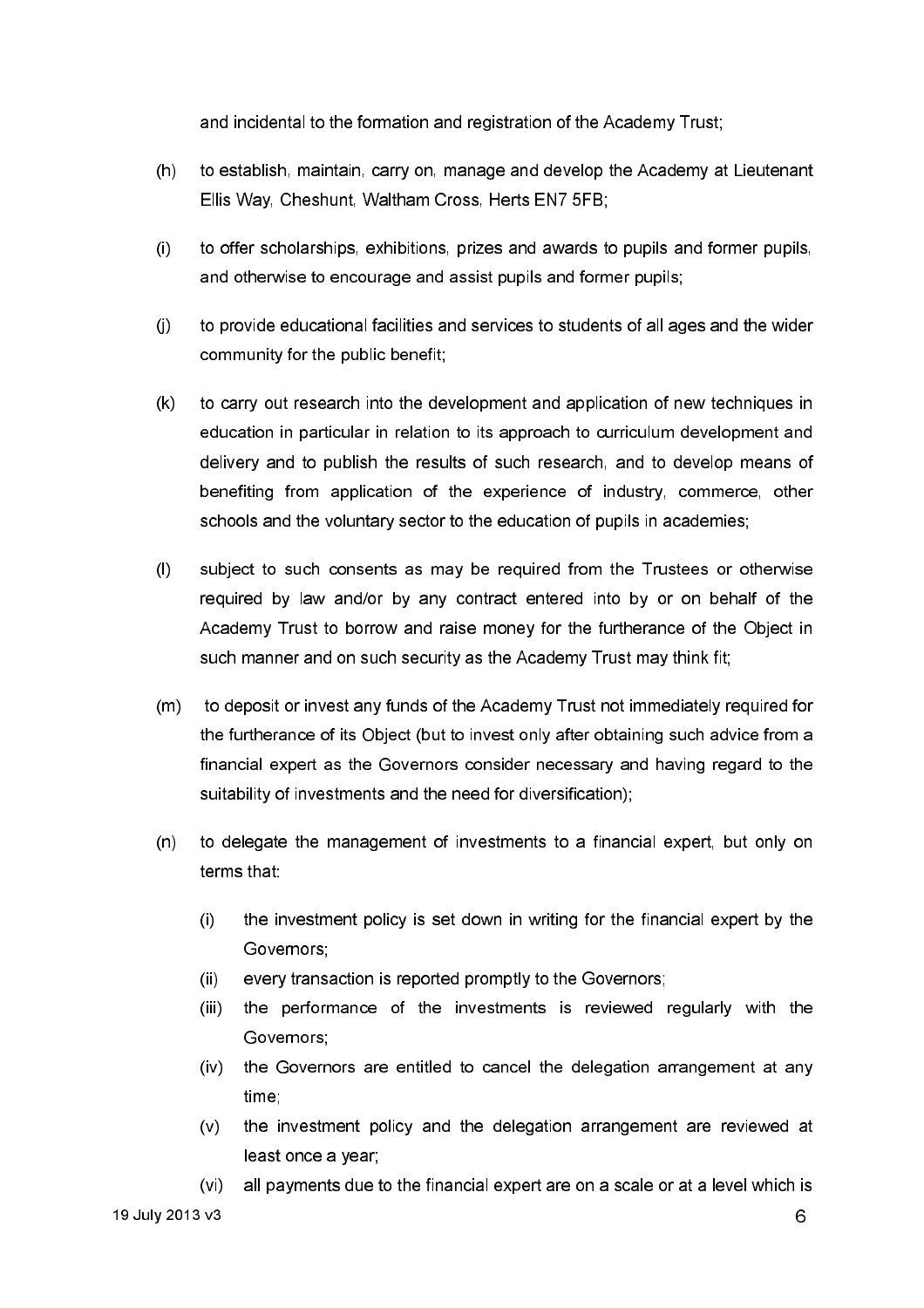agreed in advance and are notified promptly to the Governors on receipt; and

- (vii) the financial expert must not do anything outside the powers of the Governors:
- to arrange for investments or other property of the Academy Trust to be held in  $(0)$ the name of a nominee company acting under the control of the Governors or of a financial expert acting under their instructions, and to pay any reasonable fee required;
- to provide indemnity insurance to cover the liability of Governors in accordance  $(p)$ with, and subject to the conditions of section 232 to 235 of the Companies Act 2006, section 189 of the Charities Act 2011 or any other provision of law applicable to charitable companies and any such indemnity is limited accordingly:
- $(a)$ to establish subsidiary companies to carry on any trade or business for the purpose of raising funds for the Academy Trust; and
- $(r)$ to do all such other lawful things as are necessary for or are incidental to or conducive to the achievement of the Object and appropriate to the religious character of the Academy.
- 6.1 The income and property of the Academy Trust shall be applied solely towards the promotion of the Object.
- 6.2 None of the income or property of the Academy Trust may be paid or transferred directly or indirectly by way of dividend bonus or otherwise by way of profit to any member of the Academy Trust. Nonetheless a Member of the Academy Trust who is not also a Governor may:
	- benefit as a beneficiary of the Academy Trust;  $(a)$
	- $(b)$ be paid reasonable and proper remuneration for any goods or services supplied to the Academy Trust;
	- $(c)$ be paid rent for premises let by the Member of the Academy Trust if the amount of the rent and other terms of the letting are reasonable and proper; and

be paid interest on money lent to the Academy Trust at a reasonable and proper  $(d)$ 19 July 2013 v3  $\overline{7}$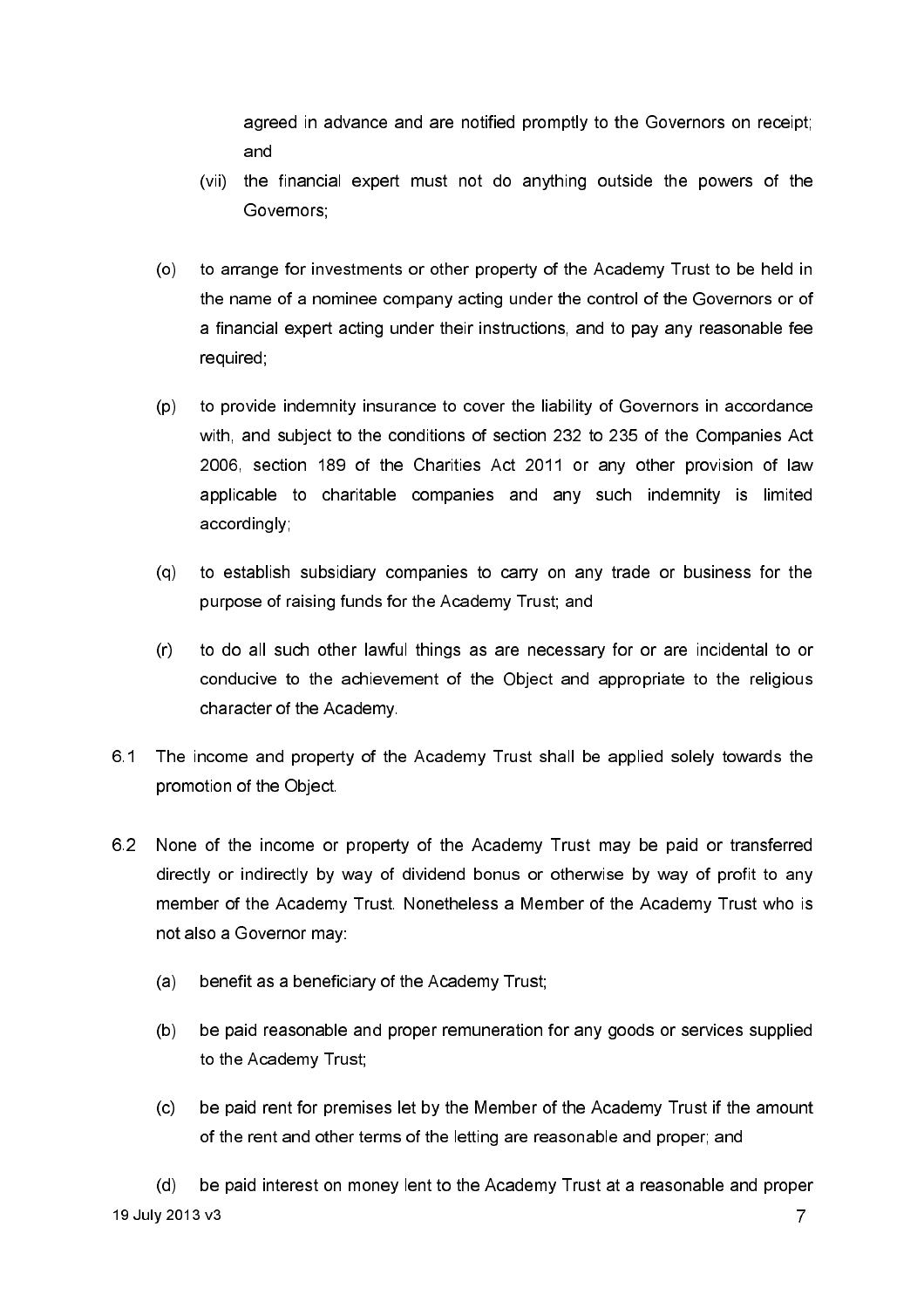rate, such rate not to exceed 2 per cent per annum below the base lending rate of a UK clearing bank selected by the Governors, or 0.5%, whichever is the higher

- 6.3 A Governor may benefit from any indemnity insurance purchased at the Academy Trust's expense to cover the liability of the Governors which by virtue of any rule of law would otherwise attach to them in respect of any negligence, default or breach of trust or breach of duty of which they may be quilty in relation to the Academy Trust: provided that any such insurance shall not extend to:
	- any claim arising from any act or omission which the Governors knew to be a  $(1)$ breach of trust or breach of duty or which was committed by the Governors in reckless disregard to whether it was a breach of trust or breach of duty or not; and
	- $(ii)$ provided also that any such insurance shall not extend to the costs of any unsuccessful defence to a criminal prosecution brought against the Governors in their capacity as directors of the Academy Trust.

Further, this Article does not authorise a Governor to benefit from any indemnity insurance that would be rendered void by any provision of the Companies Act 2006. the Charities Act 2011 or any other provision of law.

- 6.4 A company, which has shares listed on a recognised stock exchange and of which any one Governor holds no more than 1% of the issued capital of that company, may receive fees, remuneration or other benefit in money or money's worth from the Academy Trust
- 6.5 A Governor may at the discretion of the Governors be reimbursed from the property of the Academy Trust for reasonable expenses properly incurred by him or her when acting on behalf of the Academy Trust, but excluding expenses in connection with foreign travel
- 6.6 No Governor may
	- $(a)$ buy any goods or services from the Academy Trust;
	- $(b)$ sell goods, services, or any interest in land to the Academy Trust;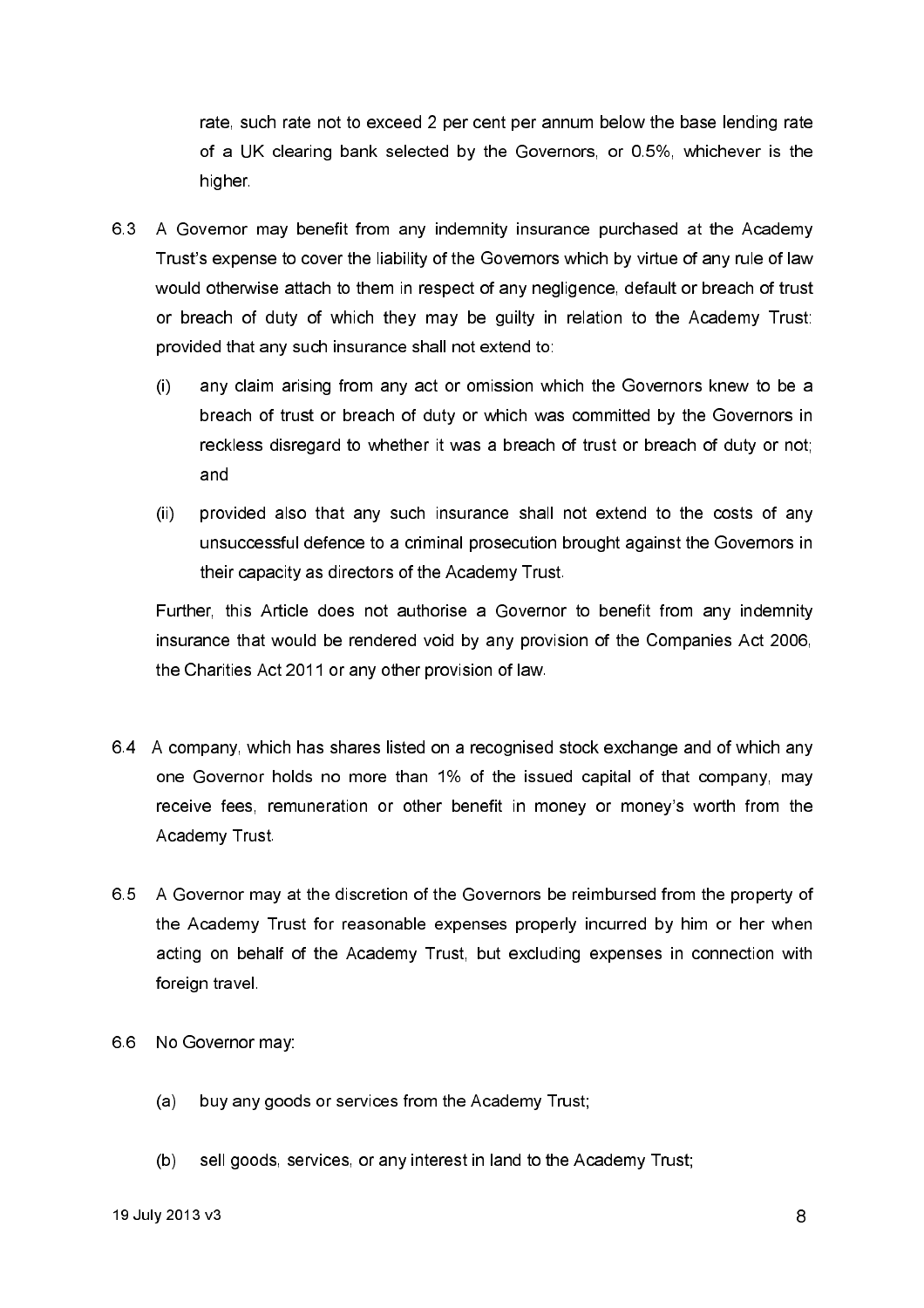- $(c)$ be employed by or receive any remuneration from the Academy Trust (other than the Principal or a Staff Governor whose employment and/or remuneration is subject to the procedure and conditions in Article 6.8); or
- $(d)$ receive any other financial benefit from the Academy Trust unless:
	- the payment is permitted by Article 6.7 and the Governors follow the  $(i)$ procedure and observe the conditions set out in Article 6.8; or
	- the Governors obtain the prior written approval of the Charity Commission  $(i)$ and fully comply with any procedures it prescribes.
- 6.7 Subject to Article 6.8, a Governor may:
	- receive a benefit from the Academy Trust in the capacity of a beneficiary of the  $(a)$ Academy Trust:
	- be employed by the Academy Trust or enter into a contract for the supply of  $(b)$ goods or services to the Academy Trust, other than for acting as a Governor;
	- receive interest on money lent to the Academy Trust at a reasonable and proper  $(c)$ rate not exceeding 2% per annum below the base rate of a clearing bank to be selected by the Governors, or 0.5%, whichever is the higher; and
	- (d) receive rent for premises let by the Governor to the Academy Trust if the amount of the rent and the other terms of the lease are reasonable and proper.
- 6.8 The Academy Trust and its Governors may only rely upon the authority provided by Article 6.7 if each of the following conditions is satisfied:
	- the remuneration or other sums paid to the Governor do not exceed an amount  $(a)$ that is reasonable in all the circumstances:
	- $(b)$ the Governor is absent from the part of any meeting at which there is discussion of.
		- his or her employment, remuneration, or any matter concerning the  $\left( \cdot \right)$ contract, payment or benefit; or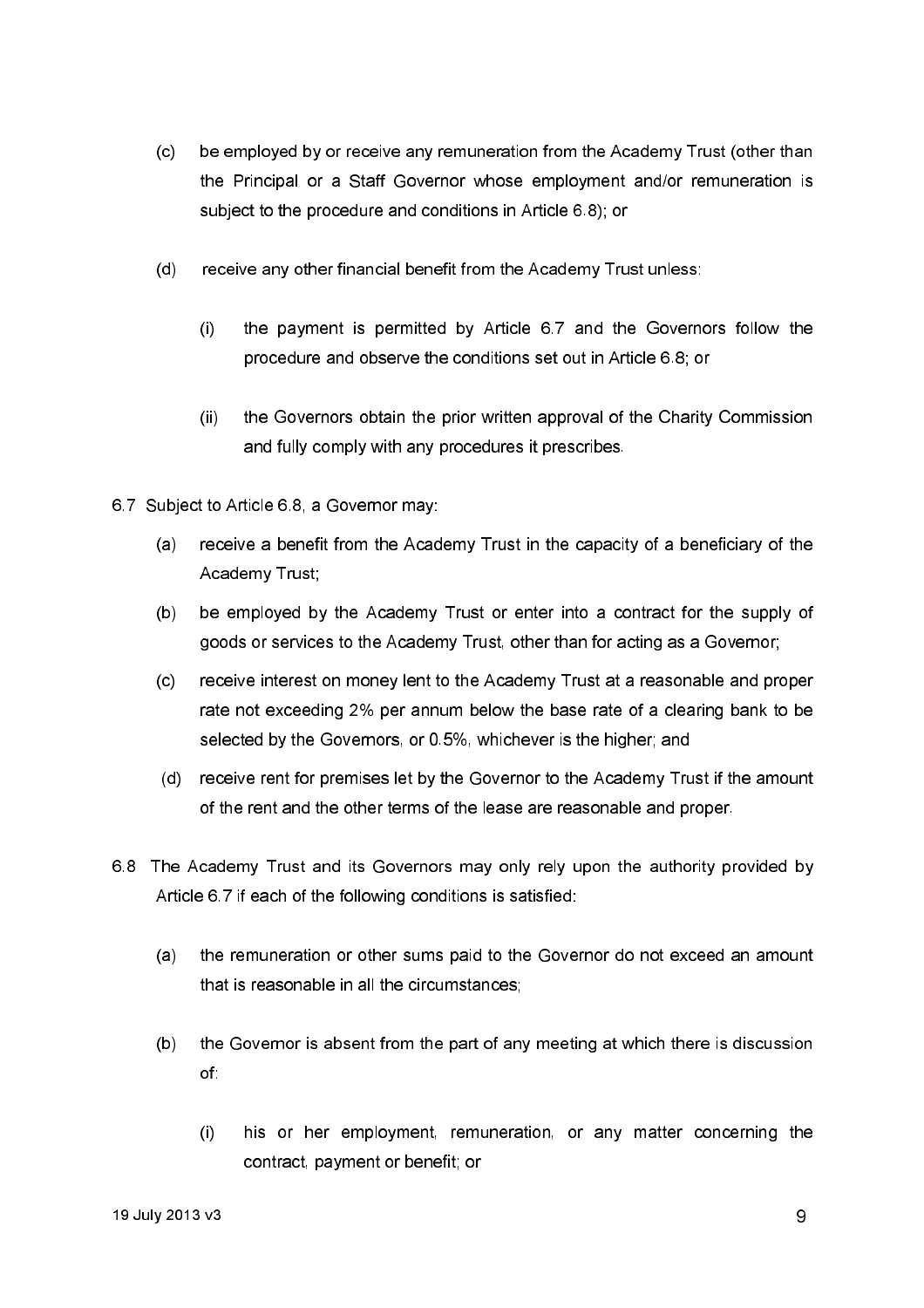- $(ii)$ his or her performance in the employment, or his or her performance of the contract: or
- $(iii)$ any proposal to enter into any other contract or arrangement with him or her or to confer any benefit upon him or her that would be permitted under Article 67 or
- $(iv)$ any other matter relating to a payment or the conferring of any benefit permitted by Article 6.7;
- $(c)$ the Governor does not vote on any such matter and is not to be counted when calculating whether a quorum of Governors is present at the meeting;
- $(d)$ save in relation to employing or contracting with the Principal or a Staff Governor the other Governors are satisfied that it is in the interests of the Academy Trust to employ or to contract with that Governor rather than with someone who is not a Governor. In reaching that decision the Governors must balance the advantage of employing a Governor against the disadvantages of doing so (especially the loss of the Governor's services as a result of dealing with the Governor's conflict of interest);
- the reason for their decision is recorded by the Governors in the minute book;  $(e)$ and
- $(f)$ a majority of the Governors then in office have received no such payments or benefit
- 69 The provision in Article 6.6(c) that no Governor may be employed by or receive any remuneration from the Academy Trust (other than the Principal or a Staff Governor) does not apply to an existing employee of the Academy Trust who is subsequently elected or appointed as a Governor save that this Article shall only allow such a Governor to receive remuneration or benefit from the Academy Trust in his capacity as an employee of the Academy Trust and provided that the procedure as set out in Articles  $6.8(b)(i)$ , (ii) and  $6.8$  (c) is followed.
- 6.10 In Articles 6.2 6.10: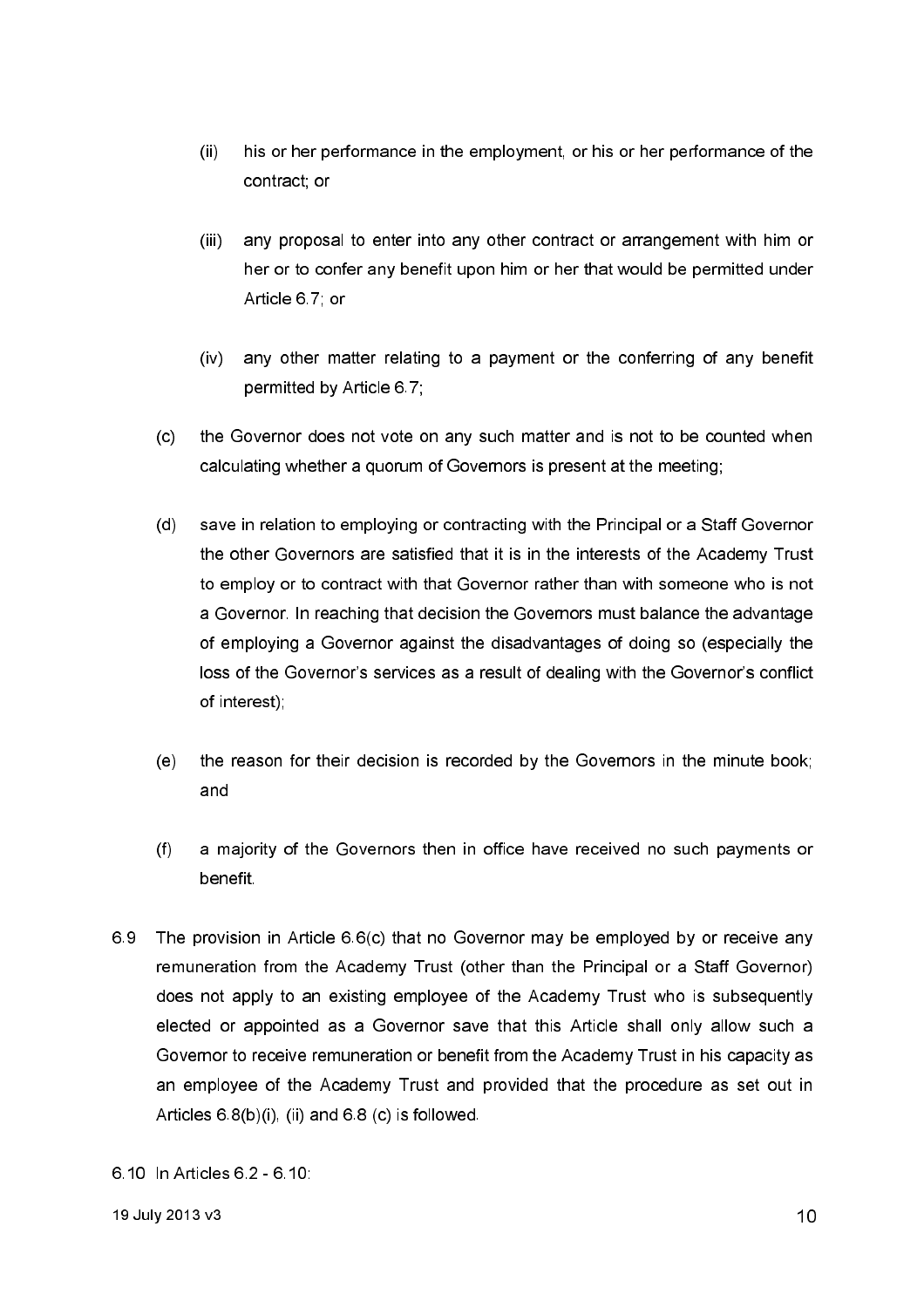- $(a)$ "Academy Trust" shall include any company in which the Academy Trust:
	- holds more than 50% of the shares: or
	- controls more than 50% of the voting rights attached to the shares; or
	- has the right to appoint one or more directors to the board of the company;
- $(b)$ "Governor" shall include any child, stepchild, parent, grandchild, grandparent, brother, sister or spouse of the governor or any person living with the governor as his or her partner; and
- the employment or remuneration of a Governor includes the engagement or  $(c)$ remuneration of any firm or company in which the Governor is:
	- $\left( \cdot \right)$ a partner:
	- $(ii)$ an employee;
	- $(iii)$ a consultant;
	- $(iv)$ a director:
	- $(v)$ a member; or
	- $(vi)$ a shareholder, unless the shares of the company are listed on a recognised stock exchange and the Governor holds less than 1% of the issued capital
- $7<sup>1</sup>$ The liability of the members of the Academy Trust is limited.
- 8 Every Member of the Academy Trust undertakes to contribute such amount as may be required (not exceeding £10) to the Academy Trust's assets if it should be wound up while he or she is a Member or within one year after he or she ceases to be a Member, for payment of the Academy Trust's debts and liabilities before he or she ceases to be a Member, and of the costs, charges and expenses of winding up, and for the adjustment of the rights of the contributories among themselves.
- 9 If the Academy Trust is wound up or dissolved and after all its debts and liabilities (including any under section 2 of the Academies Act 2010) have been satisfied there remains any property it shall not be paid to or distributed among the Members of the Academy Trust, but shall be given or transferred to some other charity or charities having objects similar to the Object which prohibits the distribution of its or their income and property to an extent at least as great as is imposed on the Academy Trust by Article 6 above, chosen by the Members of the Academy Trust at or before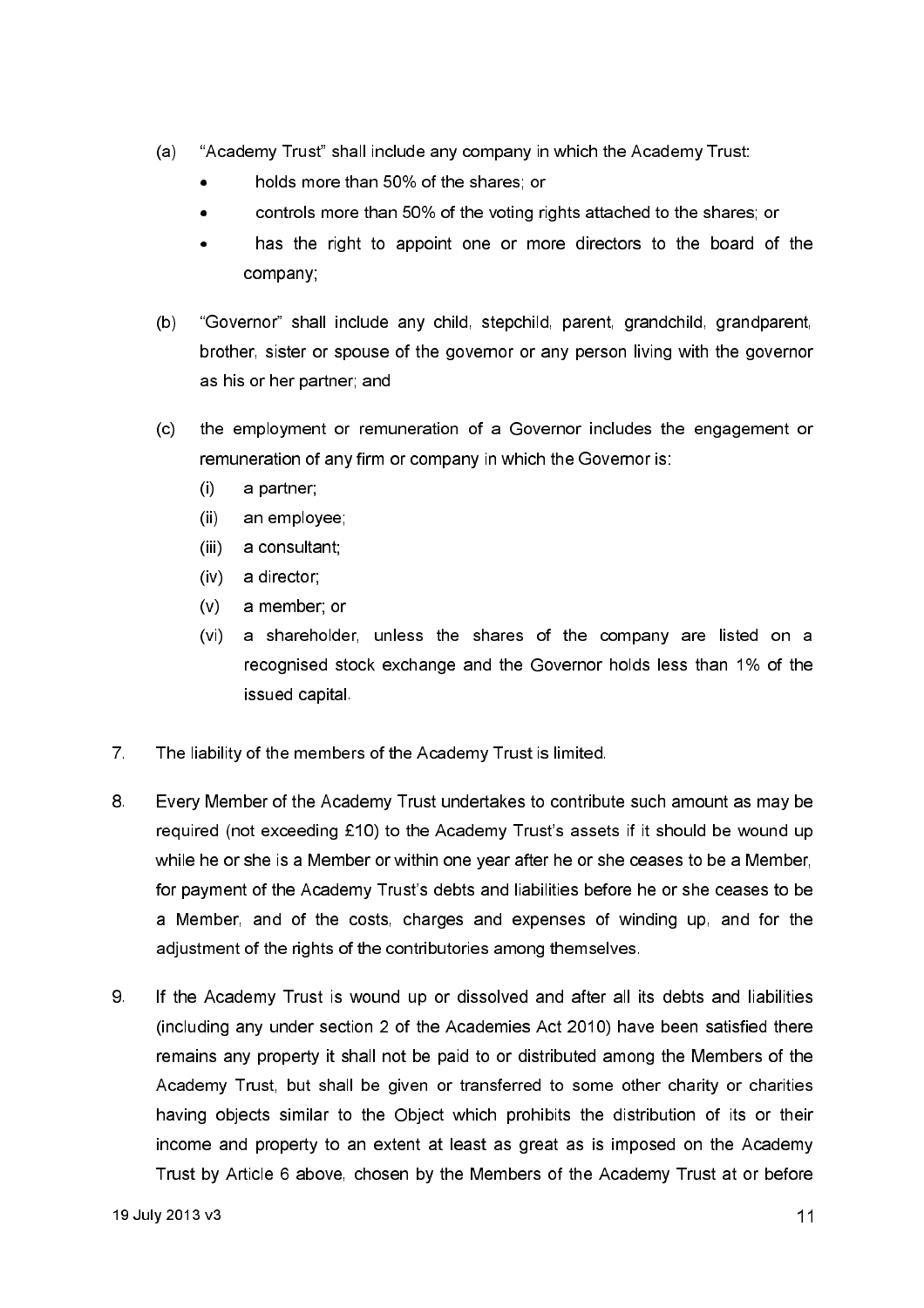the time of dissolution and if that cannot be done then to some other charitable object.

- $10<sup>1</sup>$ No alteration or addition shall be made to or in the provisions of the Articles without the written consent of the Trustees and the Diocesan Board of Education.<sup>3</sup>
- $11.$ No alteration or addition shall be made to or in the provisions of the Articles which would have the effect (a) that the Academy Trust would cease to be a company to which section 60 of the Companies Act 2006 applies; or (b) that the Academy Trust would cease to be a charity; or (c) that it might weaken the maintenance of an effective Church of England ethos at the Academy.

## MEMBERS<sup>4</sup>

- $12<sub>1</sub>$ The Members of the Academy Trust shall comprise:
	- the signatories to the Memorandum<sup>5</sup> who are:  $(a)$ 
		- (i) The Diocese of St Albans Educational Trust (Company number: 08223185):
		- (ii) the chairman of the Governors;
		- (iii) One person appointed by The Diocese of St Albans Educational Trust

 $3$ The requirement for the consent of the Trustees and the Diocesan Board of Education (whether they are members or otherwise) corresponds to the requirement for maintained schools that the consent of these bodies be obtained prior to a change to the Instrument of Government under the Schools Governance (Constitution) (England) Regulations 2007

 $4$  The Department's preference is for employees of the Academy Trust not to be Members.

 $5$  There must be no less than 3 signatories to the Memorandum of Association, who should all be Church of England members. It is important that the Church of England members constitute the majority of the Members at all times. THIS IS FUNDAMENTAL. It is recommended that the Church of England Members should be those same Church of England corporate bodies or persons who are responsible for the appointment of foundation governors to the predecessor school. It is important that the Members be listed in their *corporate* capacity because (1) new Members can only be appointed by unanimous agreement of the other Members so having corporate persons avoids problems of death and ensures automatic succession; and (2) the Memorandum and Articles of Association regulates the relationship between the Members and the Academy Trust so it is important that those who previously had powers of appointment of foundation governors in the predecessor school now actually are the Members themselves. They can appoint an individual to represent them at meetings. The following are potential Church of England corporate Members: (a) The Diocesan Board of Education (if it is an incorporated body) or any other corporate body established in association with it (such as a Diocesan "umbrella" trust), or otherwise the Diocesan Board of Finance (with the DBE acting on its behalf if the DBE is not a corporate body). It is recommended that the DBE, or a corporate body established in association with it or the DBF be a Member whether or not they had a role as appointing foundation governors in the predecessor school; (b) any relevant PCC; (c) any relevant incumbent: (d) any relevant Area Dean: (e) the Trustees: (f) the Diocesan Bishop. Advice should be taken as to appropriate Members in each situation.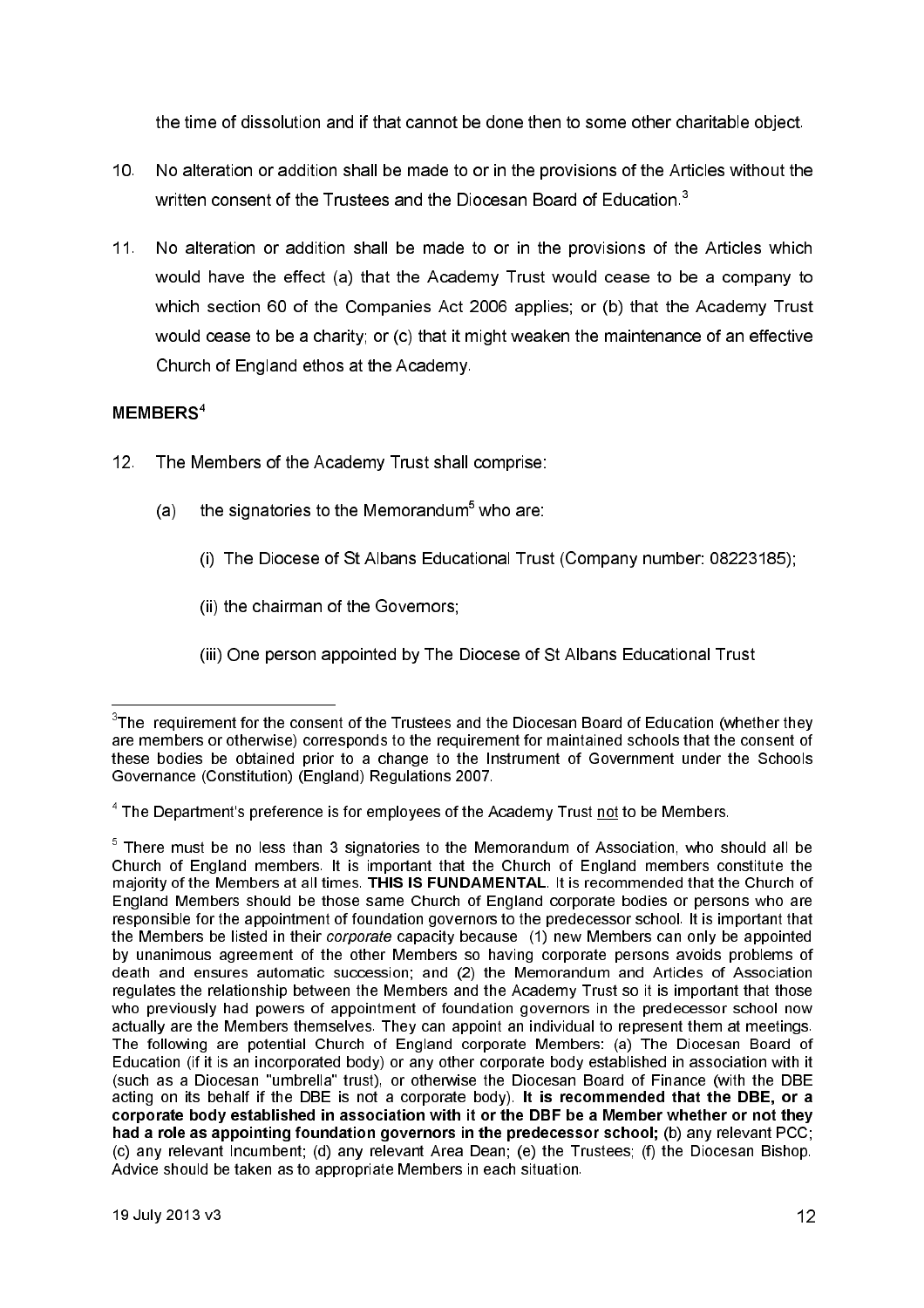- $(b)$ The Incumbent; and
- $(c)$ any person appointed under Article 16.
- $13<sup>7</sup>$ Each of the persons entitled to appoint Members in Article 12 shall have the right from time to time by written notice delivered to the Office to remove any Member appointed by them and to appoint a replacement Member to fill a vacancy whether resulting from such removal or otherwise.
- $14.$ If any of the persons entitled to appoint Members in Article 12:
	- in the case of an individual, die or become legally incapacitated;  $(a)$
	- in the case of a corporate entity, cease to exist and are not replaced by a  $(b)$ successor institution;
	- becomes insolvent or makes any arrangement or composition with their  $(c)$ creditors generally; or
	- $(d)$ ceases to be a Member,

their right to appoint Members under these Articles shall vest in the remaining **Members** 

- $15<sub>1</sub>$ Membership will terminate automatically if:
	- $(a)$ a Member (which is a corporate entity) ceases to exist and is not replaced by a successor institution:
	- a Member (who is an individual) dies or becomes incapable by reason of illness  $(b)$ or injury of managing and administering his own affairs; or
	- $(c)$ a Member becomes insolvent or makes any arrangement or composition with that Member's creditors generally.
- $16<sub>1</sub>$ The Members with the written consent of the Diocesan Board of Education may agree by passing a special resolution in writing to appoint such additional Members as they think fit and may agree by passing a special resolution in writing to remove any such additional Members, provided that such appointment or removal is in the best interest of the Academy Trust.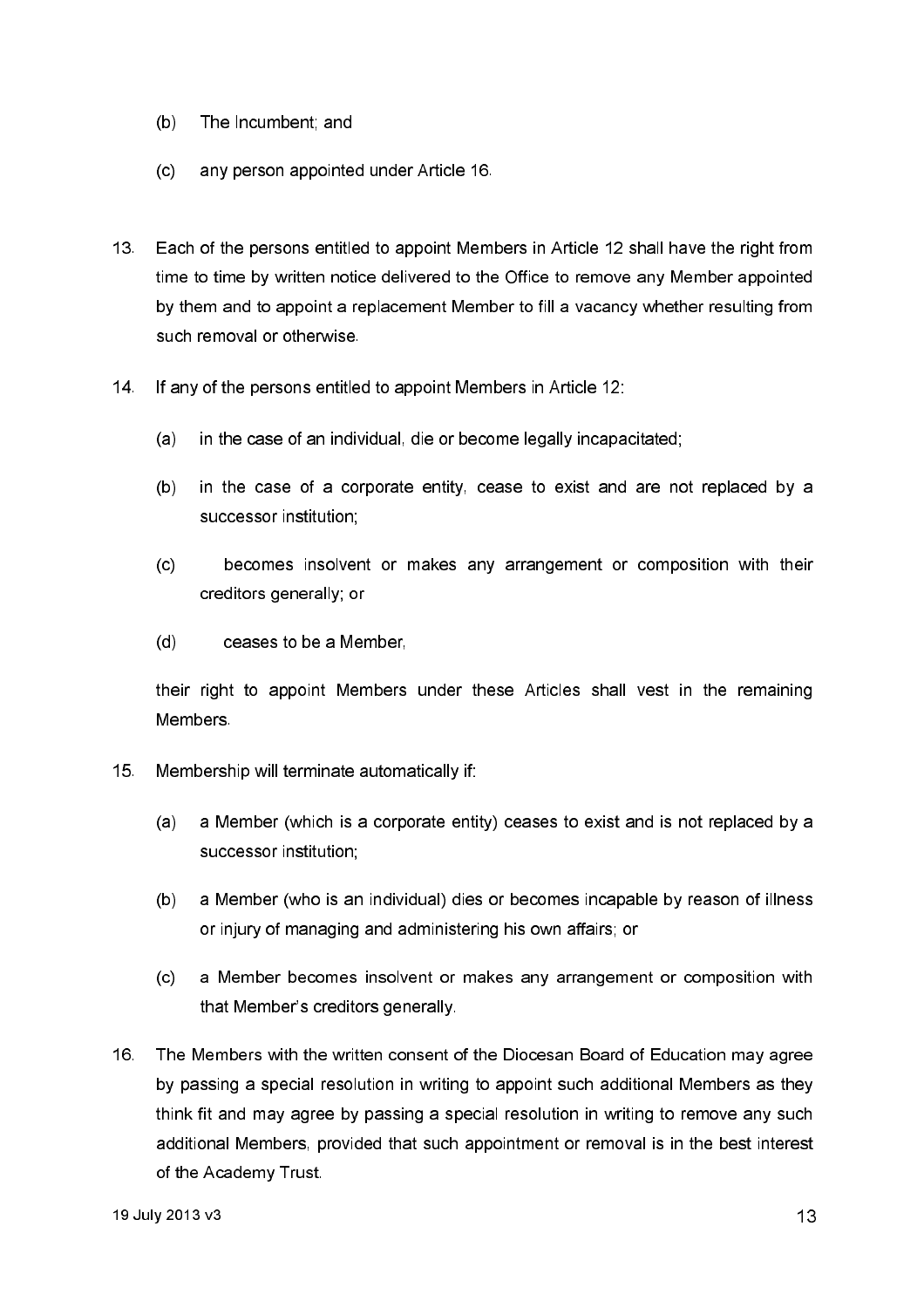- $17<sup>2</sup>$ Every person nominated to be a Member of the Academy Trust shall either sign a written consent to become a Member or sign the register of Members on becoming a Member
- Any individual (but not corporate) Member may resign provided that after such  $18<sub>1</sub>$ resignation the number of Members is not less than three. A Member shall cease to be one immediately on the receipt by the Academy Trust of a notice in writing signed by the person or persons entitled to remove him under Articles 13 or 16 provided that no such notice shall take effect when the number of Members is less than three unless it contains or is accompanied by the appointment of a replacement Member.<sup>6</sup>

# **GENERAL MEETINGS**

- $19<sup>°</sup>$ The Academy Trust shall hold an Annual General Meeting each year in addition to any other meetings in that year, and shall specify the meeting as such in the notices calling it; and not more than fifteen months shall elapse between the date of one Annual General Meeting of the Academy Trust and that of the next. Provided that so long as the Academy Trust holds its first Annual General Meeting within eighteen months of its incorporation, it need not hold it in the year of its incorporation or in the following year. The Annual General Meeting shall be held at such time and place as the Governors shall appoint. All meetings other than Annual General Meetings shall be called General Meetings
- The Governors may call general meetings and, on the requisition of Members pursuant 20 to the provisions of the Companies Act 2006, shall forthwith proceed to convene a general meeting in accordance with that Act. If there are not within the United Kingdom sufficient Governors to call a general meeting, any Governor or any Member of the Academy Trust may call a general meeting.

# **NOTICE OF GENERAL MEETINGS**

 $21$ General meetings shall be called by at least fourteen clear days' notice but a general meeting may be called by shorter notice if it is so agreed by a majority in number of Members having a right to attend and vote and together representing not less than 90% of the total voting rights at that meeting.

The notice shall specify the time and place of the meeting and the general nature of the business to be transacted and, in the case of an Annual General Meeting, shall

 $6$  Resignations which threaten Church of England members losing their majority should be avoided. 19 July 2013 v3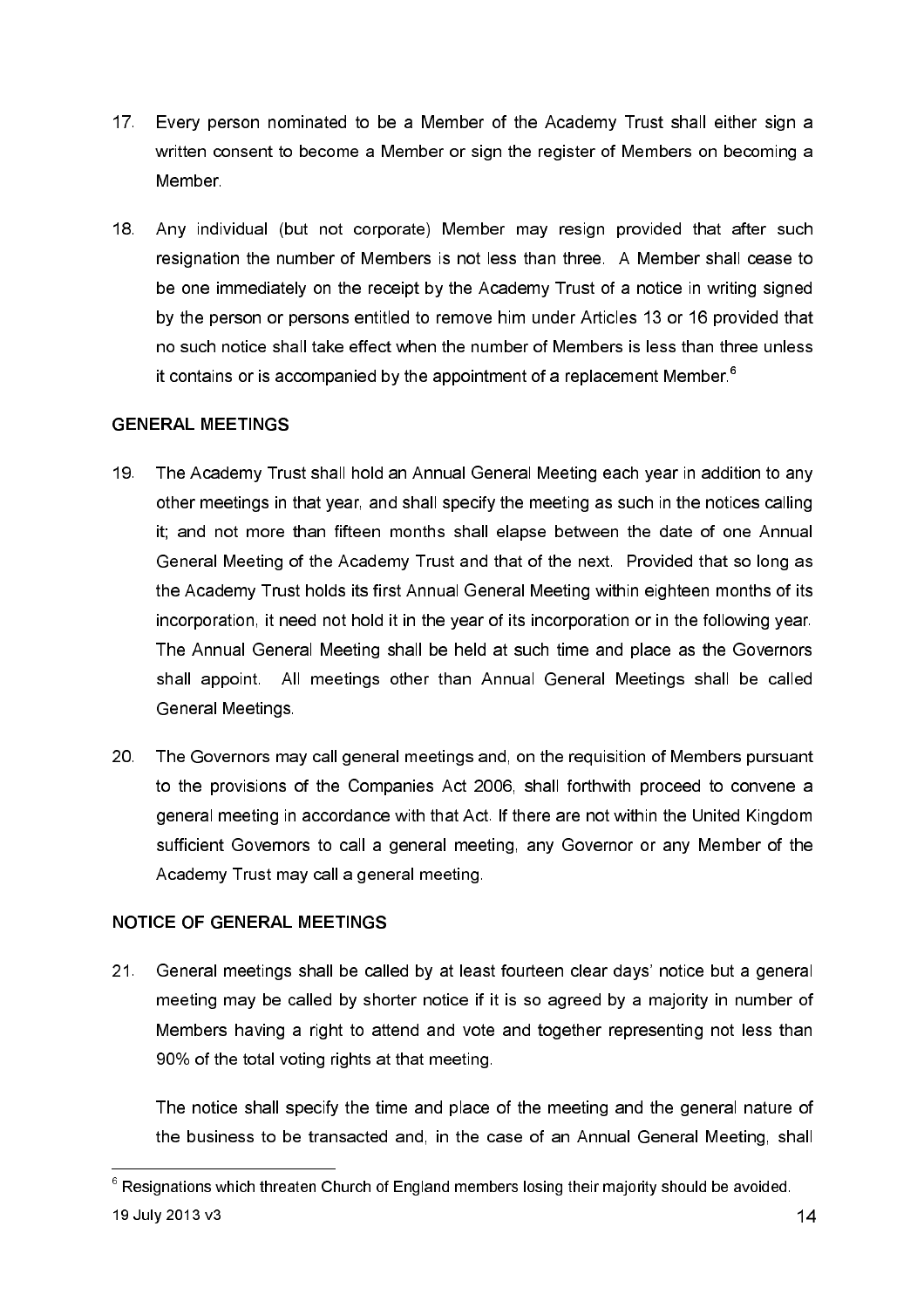specify the meeting as such. The notice shall also state that the Member is entitled to appoint a proxy

The notice shall be given to all the Members, to the Governors and auditors.

 $22.$ The accidental omission to give notice of a meeting to, or the non-receipt of notice of a meeting by, any person entitled to receive notice shall not invalidate the proceedings at that meeting

## PROCEEDINGS AT GENERAL MEETINGS.

- 23 No business shall be transacted at any meeting unless a guorum is present. A Member counts towards the quorum by being present either in person or by proxy. Two persons entitled to vote upon the business to be transacted, each being a Member or a proxy of a Member or a duly authorised representative of a Member organisation shall constitute a quorum.
- 24. If a quorum is not present within half an hour from the time appointed for the meeting, or if during a meeting a quorum ceases to be present, the meeting shall stand adjourned to the same day in the next week at the same time and place or to such time and place as the Governors may determine.
- 25 If present, the chairman, if any, of the Governors shall preside as chairman of the meeting.
- 26 If the chairman of the Governors is not present within fifteen minutes after the time appointed for holding the meeting, the Members present and entitled to vote shall choose one of their number to be chairman.
- $27<sup>2</sup>$ A Governor shall, notwithstanding that he is not a Member, be entitled to attend and speak at any general meeting.
- 28 The chairman may, with the consent of a majority of the Members at a meeting at which a quorum is present (and shall if so directed by the meeting), adjourn the meeting from time to time and from place to place, but no business shall be transacted at any adjourned meeting other than the business which might properly have been transacted at the meeting had the adjournment not taken place. When a meeting is adjourned for fourteen days or more, at least seven clear days' notice shall be given specifying the time, date and place of the adjourned meeting and the general nature of the business to be transacted. Otherwise it shall not be necessary to give any such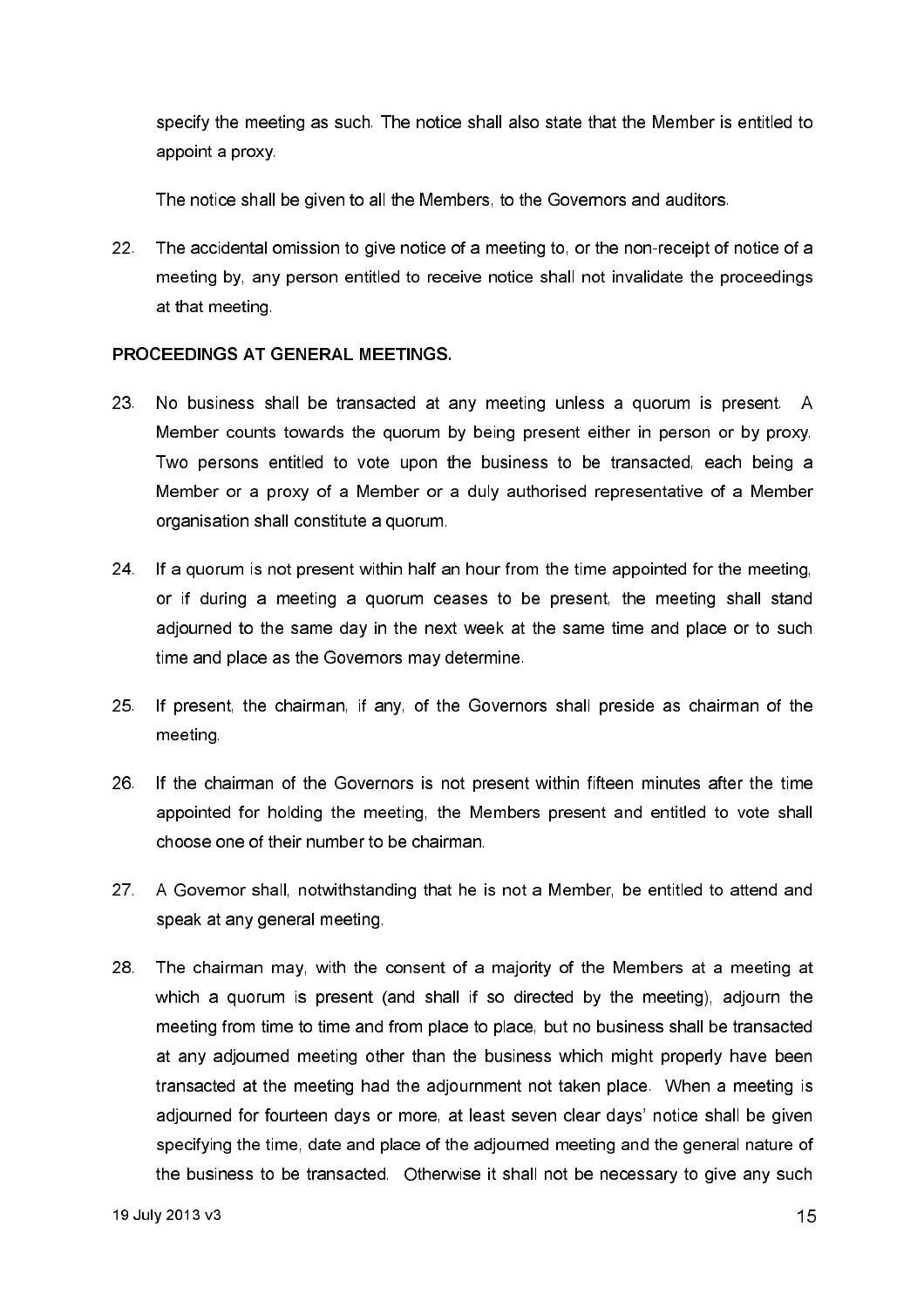notice

- 29. A resolution put to the vote of the meeting shall be decided on a show of hands unless before, or on the declaration of the result of the show of hands a poll is duly demanded. Subject to the provisions of the Companies Act 2006, a poll may be demanded:
	- by the chairman, or  $(a)$
	- $(b)$ by at least two Members having the right to vote at the meeting; or
	- $(c)$ by a Member or Members representing not less than one-tenth of the total voting rights of all the Members having the right to vote at the meeting.
- 30. Unless a poll is duly demanded a declaration by the chairman that a resolution has been carried or carried unanimously, or by a particular majority, or lost, or not carried by a particular majority and an entry to that effect in the minutes of the meeting shall be conclusive evidence of the fact without proof of the number or proportion of the votes recorded in favour of or against such resolution.
- The demand for a poll may be withdrawn, before the poll is taken, but only with the  $31<sup>7</sup>$ consent of the chairman. The withdrawal of a demand for a poll shall not invalidate the result of a show of hands declared before the demand for the poll was made.
- $32<sup>7</sup>$ A poll shall be taken as the chairman directs and he may appoint scrutineers (who need not be Members) and fix a time, date and place for declaring the results. The result of the poll shall be deemed to be the resolution of the meeting at which the poll was demanded
- $33<sup>2</sup>$ A poll demanded on the election of the chairman or on a question of adjournment shall be taken immediately. A poll demanded on any other question shall be taken either immediately or at such time, date and place as the chairman directs not being more than thirty days after the poll is demanded. The demand for a poll shall not prevent continuance of a meeting for the transaction of any business other than the question on which the poll is demanded. If a poll is demanded before the declaration of the result of a show of hands and the demand is duly withdrawn, the meeting shall continue as if the demand had not been made.
- $34<sup>2</sup>$ No notice need be given of a poll not taken immediately if the time, date and place at which it is to be taken are announced at the meeting at which it is demanded. In other cases at least seven clear days' notice shall be given specifying the time, date and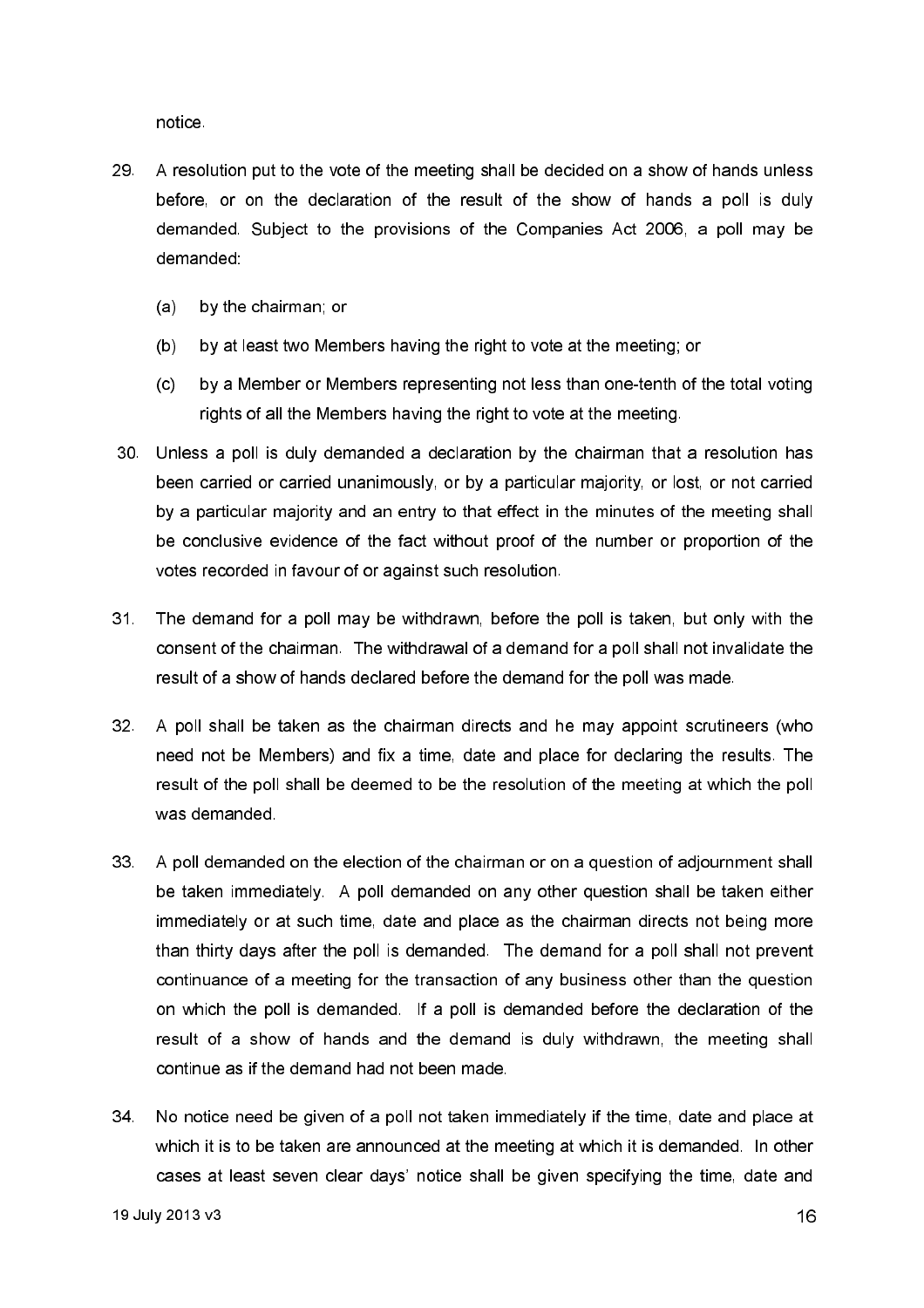place at which the poll is to be taken.

 $35<sup>2</sup>$ A resolution in writing agreed by such number of Members as required if it had been proposed at a general meeting shall be as effectual as if it had been passed at a general meeting duly convened and held provided that a copy of the proposed resolution has been sent to every Member. The resolution may consist of several instruments in the like form each agreed by one or more Members.

## **VOTES OF MEMBERS**

- 36 On the show of hands every Member present in person shall have one vote. On a poll every Member present in person or by proxy shall have one vote.
- $37<sup>2</sup>$ Not used
- No Member shall be entitled to vote at any general meeting unless all moneys then 38. payable by him to the Academy Trust have been paid.
- 39 No objections shall be raised to the qualification of any person to vote at any general meeting except at the meeting or adjourned meeting at which the vote objected to is tendered, and every vote not disallowed at the meeting shall be valid. Any objection made in due time shall be referred to the chairman whose decision shall be final and conclusive
- 40. An instrument appointing a proxy shall be in writing, signed by or on behalf of the appointer and shall be in the following form (or in a form as near thereto as circumstances allow or in any other form which is usual or which the Governors may approve).

"I/We, ........, of ........., being a Member/Members of the above named Academy Trust, hereby appoint ...... of ......, or in his absence, ... .... of ....... as my/our proxy to attend, speak and vote in my/our name[s] and on my/our behalf at the annual general meeting/ general meeting of the Academy Trust to be held on .....20[], and at any adjournment thereof.

Signed on ... . 20[ ]"

41. Where it is desired to afford Members an opportunity of instructing the proxy how he shall act the instrument appointing a proxy shall be in the following form (or in a form as near thereto as circumstances allow or in any other form which is usual or which the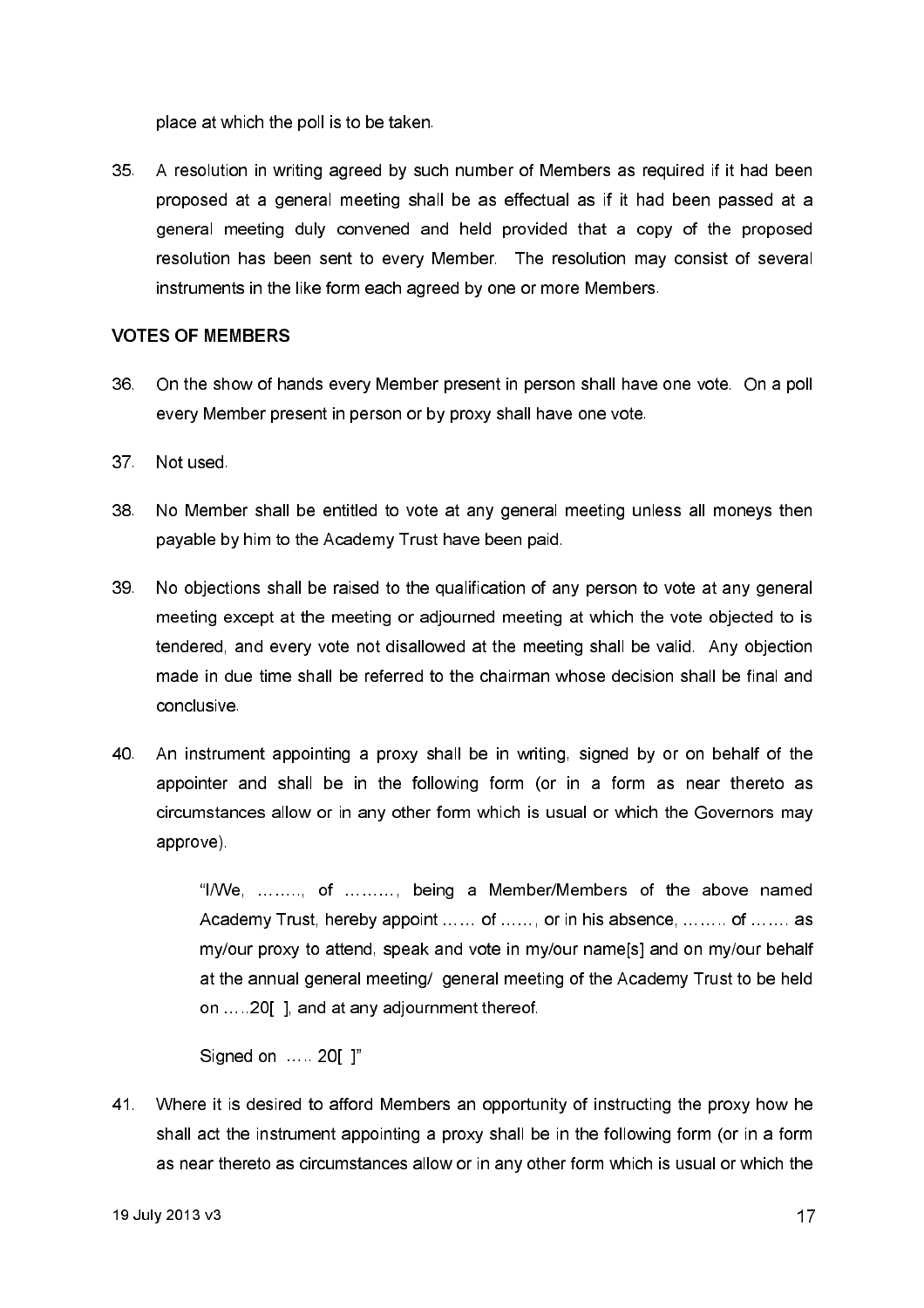Governors may approve).

"I/We, ........ of ....... being a Member/Members of the above-named Academy Trust, hereby appoint .... of ......, or in his absence, ..... of ......, as my/our proxy to attend, speak and vote in my/our name[s] and on my/our behalf at the annual general meeting/ general meeting of the Academy Trust, to be held on .... 20 1, and at any adjournment thereof.

This form is to be used in respect of the resolutions mentioned below as follows:

Resolution No. 1 \*for \* against

Resolution No. 2 \*for \* against.

\* Strike out whichever is not desired.

Unless otherwise instructed, the proxy may vote as he thinks fit or abstain from voting.

Signed on ... 20[ 1"

- 42 The instrument appointing a proxy and any authority under which it is signed or a copy of such authority certified by a notary or in some other way approved by the Members may:
	- be deposited at the office or at such other place within the United Kingdom as is  $(a)$ specified in the notice convening the meeting or in any instrument of proxy sent out by the Academy Trust in relation to the meeting not less than 48 hours before the time for holding the meeting or adjourned meeting at which the person named in the instrument proposes to vote; or
	- in the case of a poll taken more than 48 hours after it is demanded, be deposited  $(b)$ as aforesaid after the poll has been demanded and not less than 24 hours before the time appointed for the taking of the poll; or
	- where the poll is not taken forthwith but is taken not more than 48 hours after it  $(c)$ was demanded, be delivered at the meeting at which the poll was demanded to the chairman or to the Clerk or to any Governor.

and an instrument of proxy which is not deposited or delivered in a manner so permitted shall be invalid.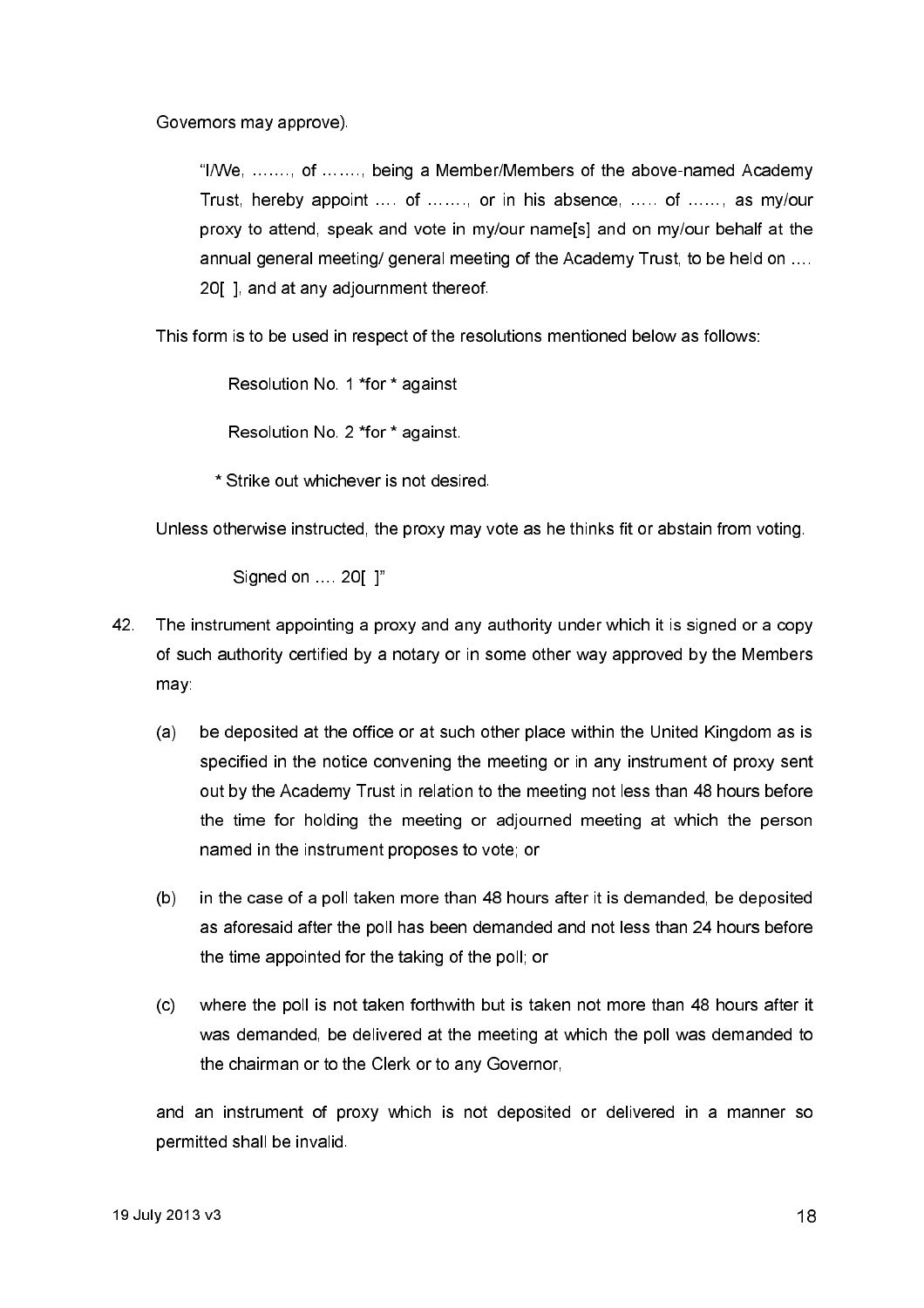- 43 A vote given or poll demanded by proxy or by the duly authorised representative of a corporation shall be valid notwithstanding the previous determination of the authority of the person voting or demanding a poll unless notice of the determination was received by the Academy Trust at the office or at such other place at which the instrument of proxy was duly deposited before the commencement of the meeting or adjourned meeting at which the vote given or the poll demanded or (or in the case of a poll taken otherwise than on the same day as the meeting or adjourned meeting) the time appointed for taking the poll.
- 44 Any organisation which is a Member of the Academy Trust may by resolution of its board of directors or other governing body authorise such person as it thinks fit to act as its representative at any meeting of the Academy Trust, and the person so authorised shall be entitled to exercise the same powers on behalf of the organisation which he represents as that organisation could exercise if it were an individual Member of the Academy Trust<sup>7</sup>

## **GOVERNORS**

- 45 The number of Governors shall be not less than three but (unless otherwise determined by ordinary resolution) shall not be subject to any maximum.
- Subject to Articles 48 and 49, the Academy Trust shall have the following Governors.<sup>8</sup> 46.
	- $(a)$ No fewer than 8 Governors, appointed under Article 50:
	- Up to 2 Staff Governors, if appointed under Article 50A;<sup>9</sup>  $(b)$
	- $(c)$ Not used:
	- $(d)$ 2 Parent Governors appointed under Articles 53-58;
	- the Principal.<sup>10</sup>  $(e)$

 $7$  Church of England bodies that become corporate members of academy companies will need to use this power to appoint individuals to attend meetings and act on their behalf.

<sup>&</sup>lt;sup>8</sup> Care needs to be taken here to ensure that at all times, including if Co-opted Governors are appointed pursuant to Article 59, Governors appointed by Church bodies remain in the majority. Since Staff Governors are optional a decision on their numbers needs to be taken into account.

 $\frac{9}{9}$  It is a requirement of the DfE that the model Memorandum and Articles of Association permit up to one-third of the total number of Governors (disregarding appointments by the Secretary of State) to be Staff Governors, so staff numbers may amount to no more than one-third of the total number of Governors.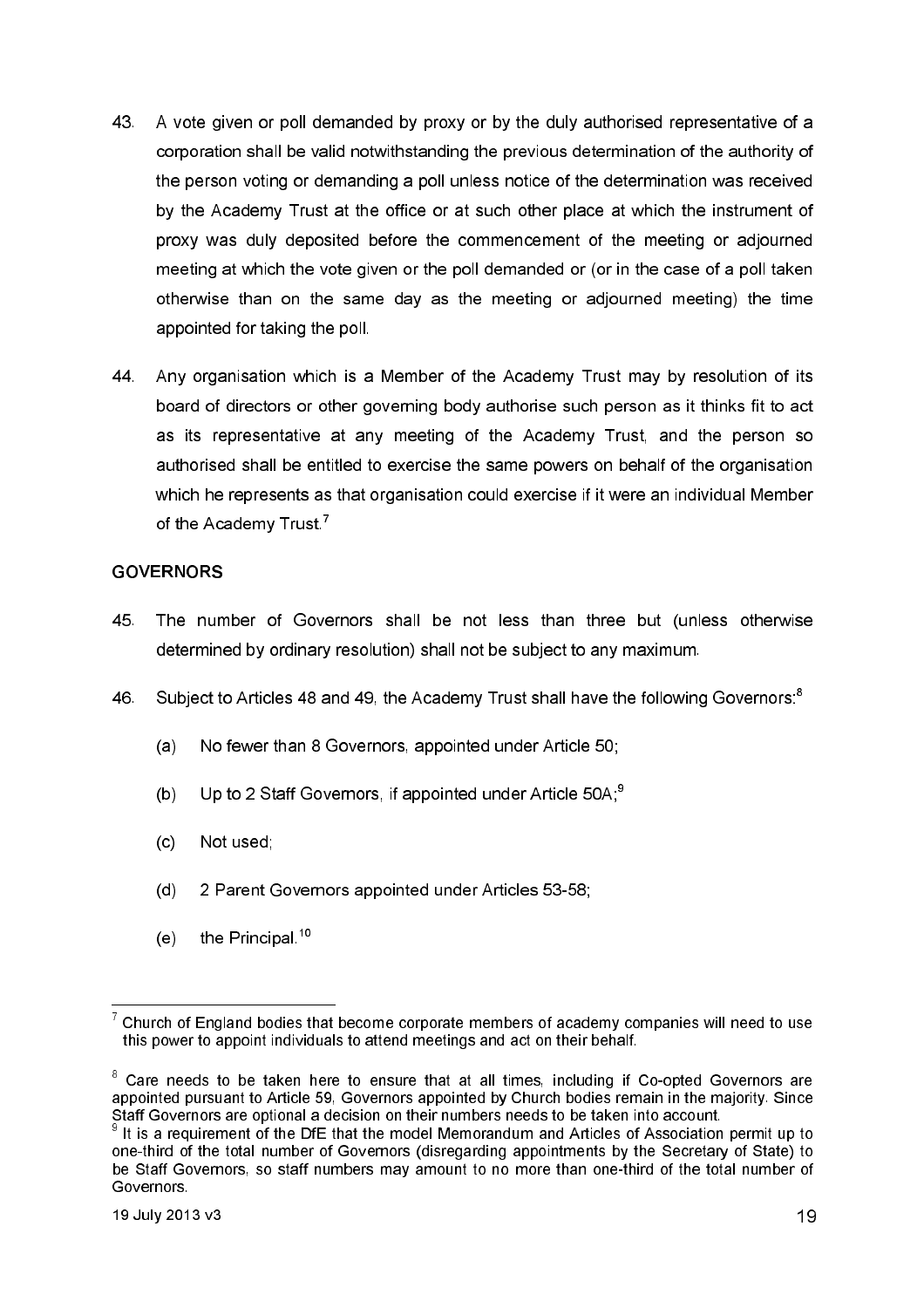- 47 The Academy Trust may also have any Co-opted Governor appointed under Article 59.
- 48 The first Governors shall be those persons named in the statement delivered pursuant to sections 9 and 12 of the Companies Act 2006.
- 49 Future Governors shall be appointed or elected, as the case may be, under these Articles. Where it is not possible for such a Governor to be appointed or elected due to the fact that an Academy has not yet been established, then the relevant Article or part thereof shall not apply.

# **APPOINTMENT OF GOVERNORS**

- 50 The Members shall appoint a minimum of 8 Governors of whom the following corporate members shall also be Governors: the Incumbent.
- 50A. The Members may appoint up to 2 Staff Governors through such process as they may  $determine<sup>11</sup>$ .
- $51$ Not used.
- 52 Not used
- Subject to Article 57, the Parent Governors shall be elected by parents of registered 53. pupils at the Academy. A Parent Governor must be a parent of a pupil at the Academy at the time when he is elected.
- 54 The Governing Body shall make all necessary arrangements for, and determine all other matters relating to, an election of Parent Governors, including any question of whether a person is a parent of a registered pupil at the Academy. Any election of Parent Governors which is contested shall be held by secret ballot.
- 55 The arrangements made for the election of a Parent Governor shall provide for every person who is entitled to vote in the election to have an opportunity to do so by post or, if he prefers, by having his ballot paper returned to the Academy Trust by a registered pupil at the Academy.
- 56. Where a vacancy for a Parent Governor is required to be filled by election, the Governing Body shall take such steps as are reasonably practical to secure that every person who is known to them to be a parent of a registered pupil at the Academy is

 $10$  It is expected that the Principal will be a governor, except where they elect not to be.

 $11$  Please refer to footnote 10 above.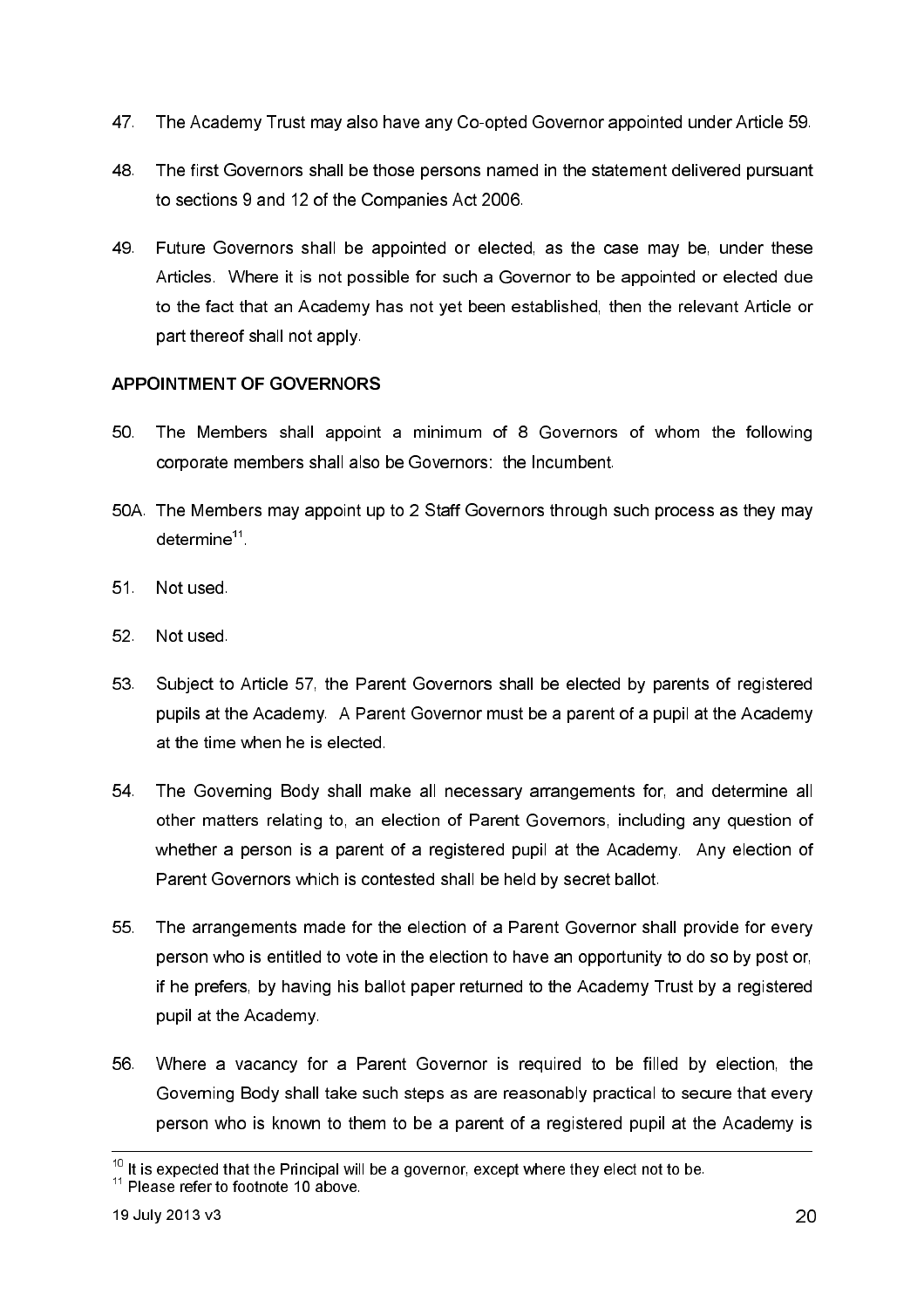informed of the vacancy and that it is required to be filled by election, informed that he is entitled to stand as a candidate, and vote at the election, and given an opportunity to do so

- The number of Parent Governors required shall be made up by Parent Governors 57 appointed by the Governing Body if the number of parents standing for election is less than the number of vacancies
- In appointing a Parent Governor the Governing Body shall appoint a person who is the 58. parent of a registered pupil at the Academy; or where it is not reasonably practical to do so, a person who is the parent of a child of compulsory school age.

## **CO-OPTED GOVERNORS**

- 59 The Governors with the consent of the Diocesan Board of Education may appoint up to 2 Co-opted Governors for such term (not exceeding four years) and otherwise upon such conditions as they shall think fit. A 'Co-opted Governor' means a person who is appointed to be a Governor by being Co-opted by Governors who have not themselves been so appointed. The Governors may not co-opt an employee of the Academy Trust as a Co-opted Governor if thereby the number of Governors who are employees of the Academy Trust would exceed one third of the total number of Governors (including the Principal).
- 60 to 64 Not used

### **TERM OF OFFICE**

65 The term of office for any Governor (other than Co-opted Governors under Article 59) shall be four years, save that this time limit shall not apply to the Principal or the Incumbent. Subject to remaining eligible to be a particular type of Governor, any Governor may be re-appointed or re-elected.

## **RESIGNATION AND REMOVAL**

- A Governor shall cease to hold office if he resigns his office by notice to the Academy 66. Trust (but only if at least three Governors will remain in office when the notice of resignation is to take effect).
- 67 A Governor shall cease to hold office if he is removed by the person or persons who appointed him. This Article does not apply in respect of a Parent Governor.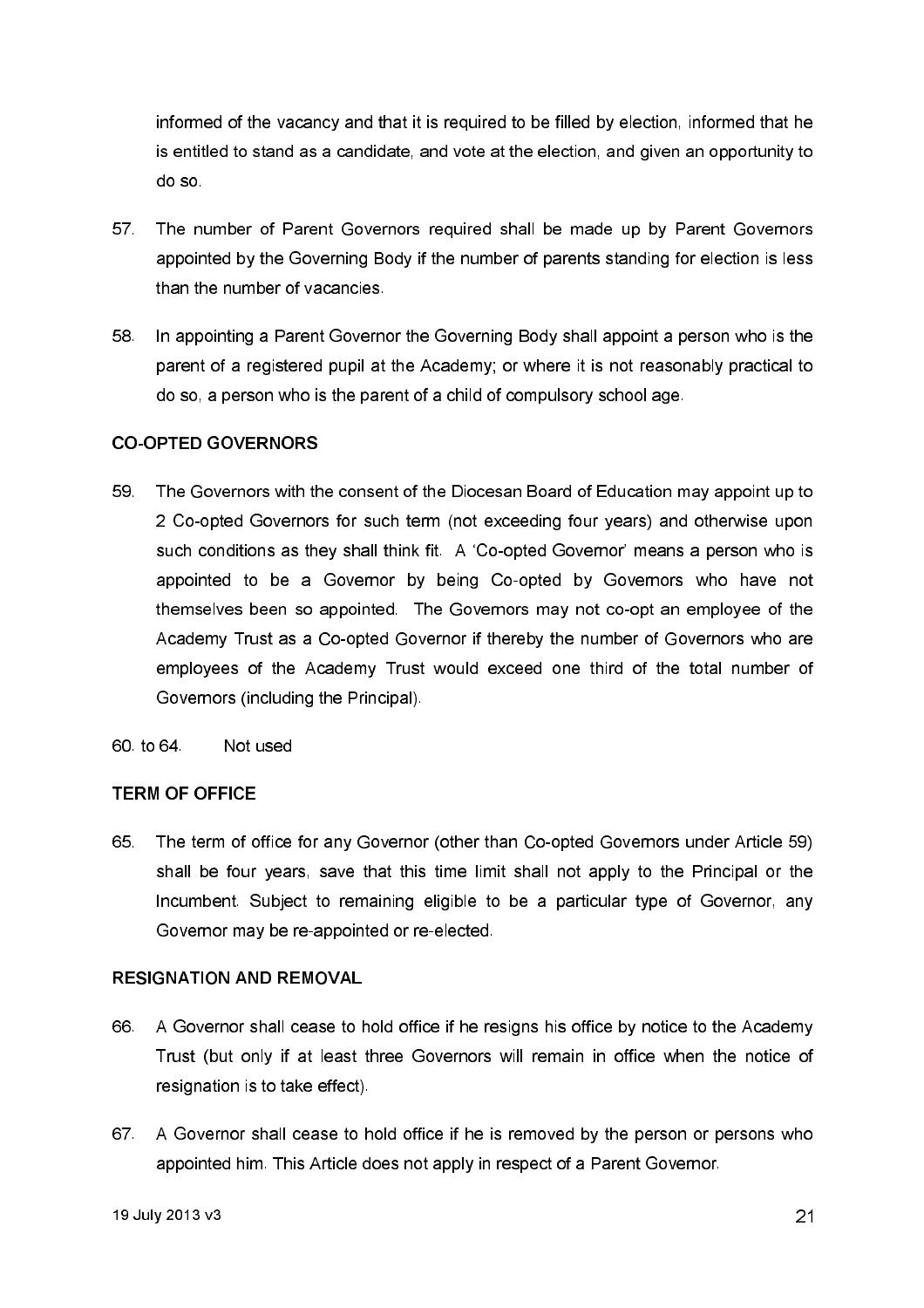- 68. Where a Governor resigns his office or is removed from office, the Governor or, where he is removed from office, those removing him shall give written notice thereof to the Clerk
- 68A Not used

## **DISQUALIFICATION OF GOVERNORS**

- 69 No person shall be qualified to be a Governor unless he is aged 18 or over at the date of his election or appointment. No current pupil of the Academy shall be a Governor.
- 70. A Governor shall cease to hold office if he becomes incapable by reason of illness or injury of managing or administering his own affairs.
- A Governor shall cease to hold office if he is absent without the permission of the 71. Governors from all their meetings held within a period of six months and the Governors resolve that his office be vacated.
- $72$ A person shall be disqualified from holding or continuing to hold office as a Governor if:
	- (a) his estate has been sequestrated and the sequestration has not been discharged, annulled or reduced; or
	- (b) he is the subject of a bankruptcy restrictions order or an interim order.
- 73 A person shall be disqualified from holding or continuing to hold office as a Governor at any time when he is subject to a disqualification order or a disqualification undertaking under the Company Directors Disqualification Act 1986 or to an order made under section  $429(2)(b)$  of the Insolvency Act 1986 (failure to pay under county court administration order).
- 74. A Governor shall cease to hold office if he ceases to be a Governor by virtue of any provision in the Companies Act 2006 or is disqualified from acting as a trustee by virtue of section 178 of the Charities Act 2011 (or any statutory re-enactment or modification of that provision).
- 75 A person shall be disqualified from holding or continuing to hold office as a Governor if he has been removed from the office of charity trustee or trustee for a charity by an order made by the Charity Commission or the High Court on the grounds of any misconduct or mismanagement in the administration of the charity for which he was responsible or to which he was privy, or which he by his conduct contributed to or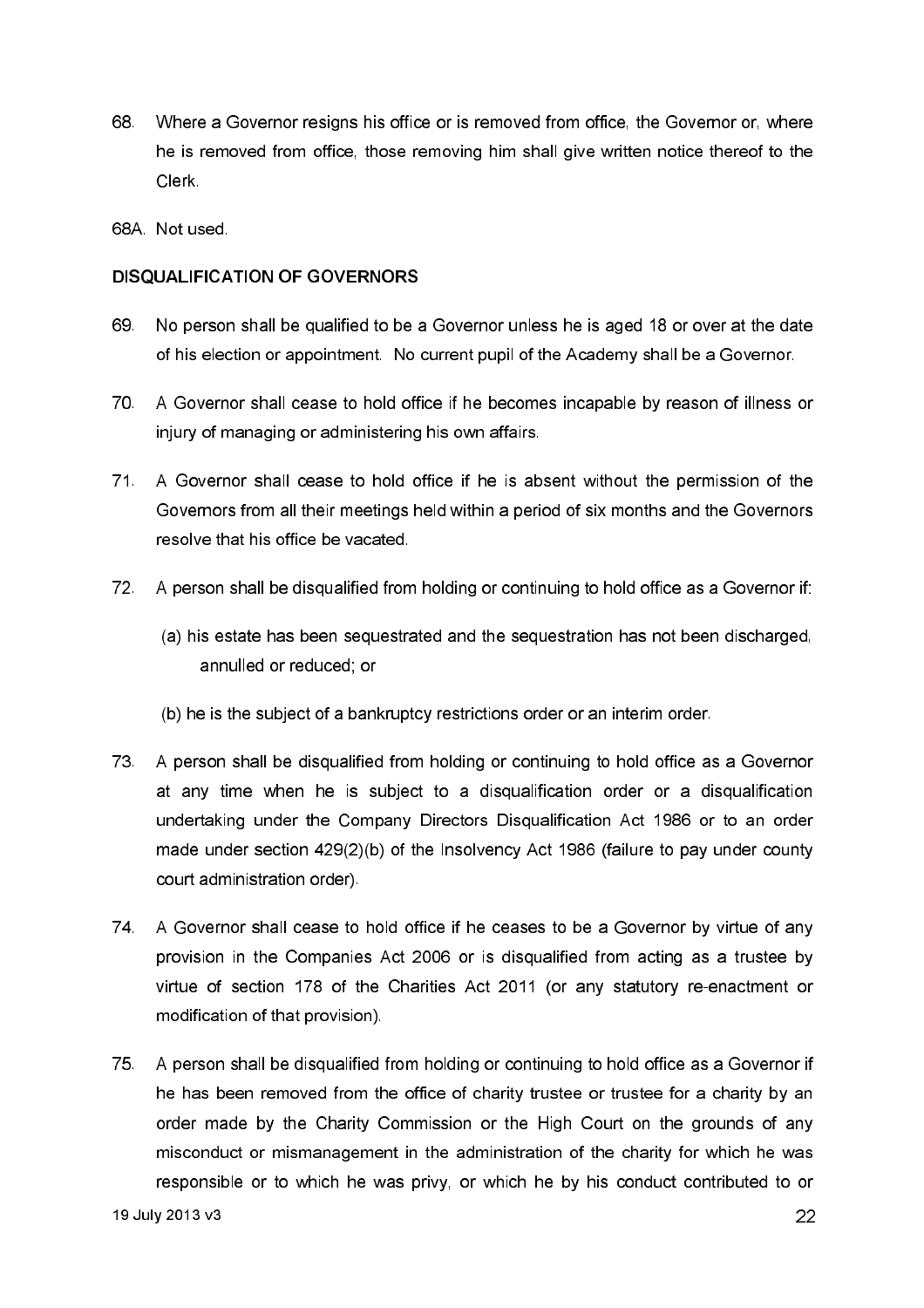facilitated.

- 76 Not used
- 77 Not used
- 78 A person shall be disqualified from holding or continuing to hold office as a Governor where he has, at any time, been convicted of any criminal offence, excluding any that have been spent under the Rehabilitation of Offenders Act 1974 as amended, and excluding any offence for which the maximum sentence is a fine or a lesser sentence except where a person has been convicted of any offence which falls under section 178 of the Charities Act 2011.
- After the Academy has opened, a person shall be disqualified from holding or 79. continuing to hold office as a Governor if he has not provided to the chairman of the Governors a criminal records certificate at an enhanced disclosure level under section 113B of the Police Act 1997. In the event that the certificate discloses any information which would in the opinion of either the chaiman or the Principal confirm their unsuitability to work with children that person shall be disqualified. If a dispute arises as to whether a person shall be disqualified, a referral shall be made to the Secretary of State to determine the matter. The determination of the Secretary of State shall be final.
- 80. Where, by virtue of these Articles a person becomes disqualified from holding, or continuing to hold office as a Govemor; and he is, or is proposed, to become such a Governor, he shall upon becoming so disqualified give written notice of that fact to the Clerk
- 81. Articles 69 to 80 and Articles 98 to 99 also apply to any member of any committee of the Governors who is not a Governor.

### **CLERK TO THE GOVERNORS**

82. The Clerk shall be appointed by the Governors for such term, at such remuneration and upon such conditions as they may think fit; and any Clerk so appointed may be removed by them. The Clerk shall not be a Governor or a Principal. Notwithstanding this Article, the Governors may, where the Clerk fails to attend a meeting of theirs, appoint any one of their number or any other person to act as Clerk for the purposes of that meeting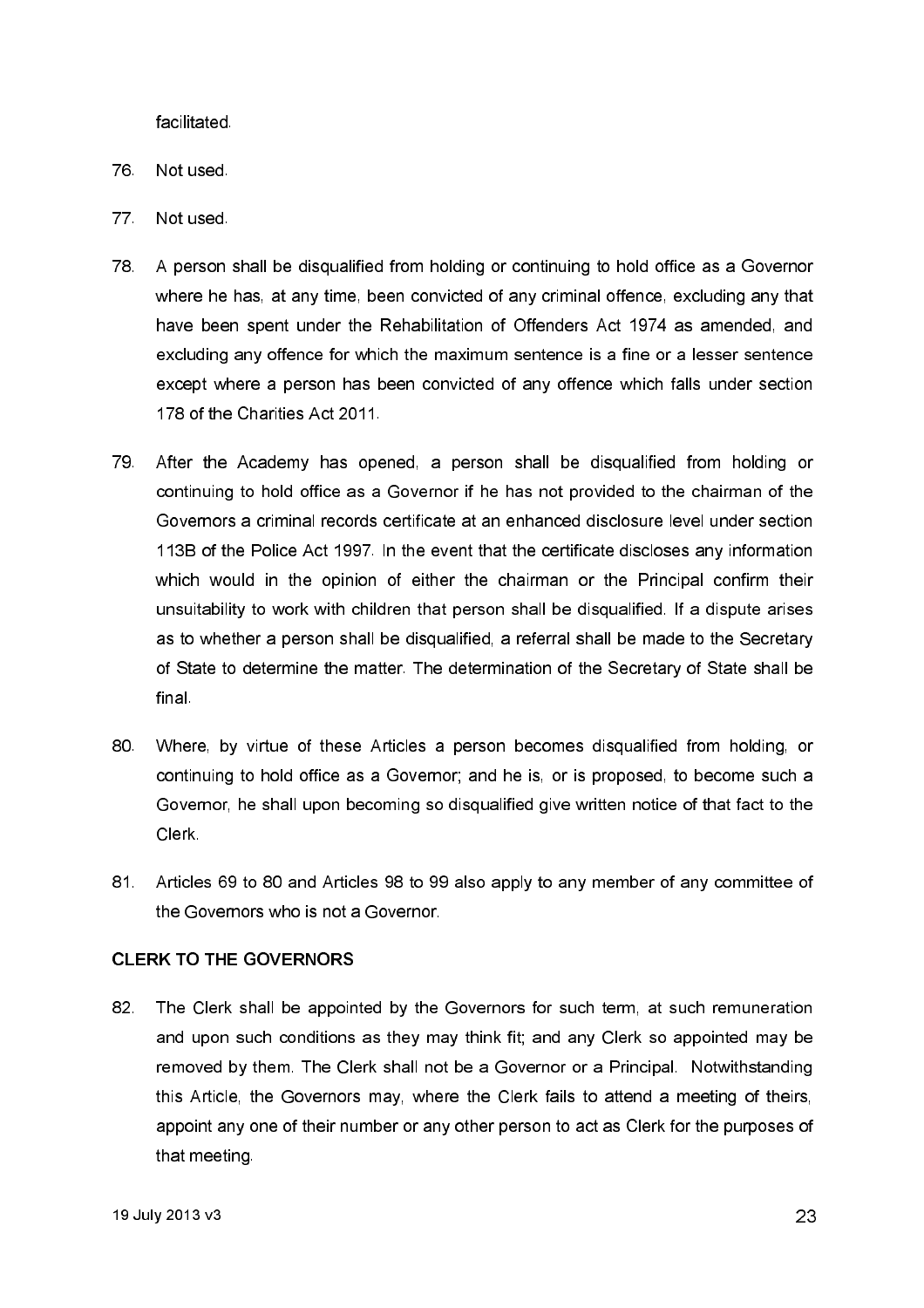## CHAIRMAN AND VICE-CHAIRMAN OF THE GOVERNORS

- 83. The Governors shall for each school year elect a chairman and a vice-chairman from among their number. A Governor who is emploved by the Academy Trust shall not be eligible for election as chairman or vice-chairman.
- 84 Subject to Article 85, the chairman or vice-chairman shall hold office as such until his successor has been elected in accordance with Article 86.
- 85. The chairman or vice-chairman may at any time resign his office by giving notice in writing to the Clerk. The chairman or vice-chairman shall cease to hold office if:
	- $(a)$ he ceases to be a Governor;
	- he is employed by the Academy Trust;  $(b)$
	- he is removed from office in accordance with these Articles; or  $(c)$
	- $(d)$ in the case of the vice-chairman, he is elected in accordance with these Articles to fill a vacancy in the office of chairman.
- 86. Where by reason of any of the matters referred to in Article 85, a vacancy arises in the office of chairman or vice-chairman, the Governors shall at their next meeting elect one of their number to fill that vacancy.
- 87 Where the chairman is absent from any meeting or there is at the time a vacancy in the office of the chairman, the vice-chairman shall act as the chair for the purposes of the meeting
- 88. Where in the circumstances referred to in Article 87 the vice-chairman is also absent from the meeting or there is at the time a vacancy in the office of vice-chairman, the Governors shall elect one of their number to act as a chairman for the purposes of that meeting, provided that the Governor elected shall not be a person who is employed by the Academy Trust.
- 89 The Clerk shall act as chairman during that part of any meeting at which the chairman is elected.
- 90 Any election of the chairman or vice-chairman which is contested shall be held by secret ballot.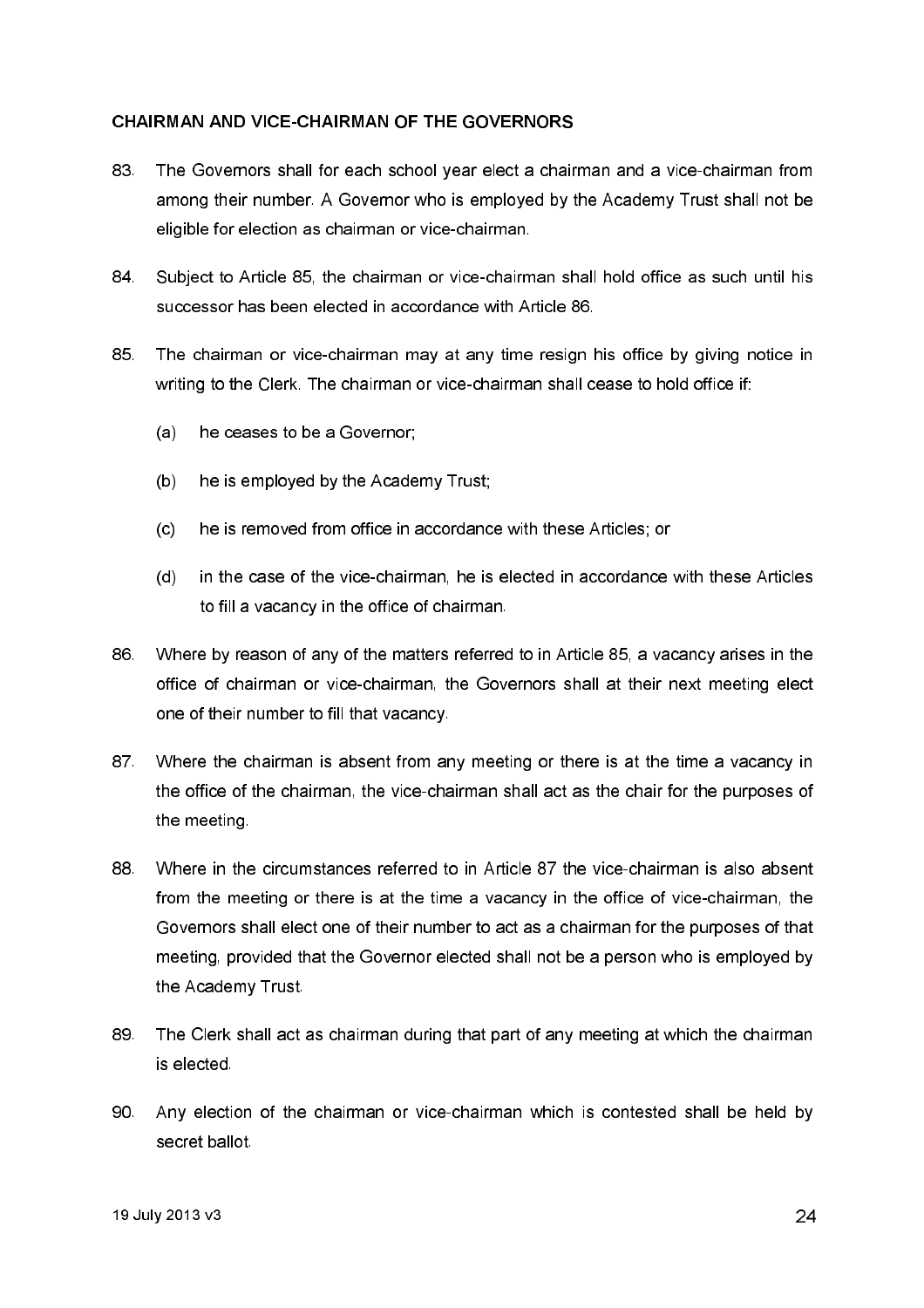- 91. The Governors may remove the chairman or vice-chairman from office in accordance with these Articles.
- 92 A resolution to remove the chairman or vice-chairman from office which is passed at a meeting of the Governors shall not have effect unless:
	- it is confirmed by a resolution passed at a second meeting of the Govemors held  $(a)$ not less than fourteen days after the first meeting; and
	- $(b)$ the matter of the chairman's or vice-chairman's removal from office is specified as an item of business on the agenda for each of those meetings.
- 93. Before the Governors resolve at the relevant meeting on whether to confirm the resolution to remove the chairman or vice-chairman from office, the Governor or Governors proposing his removal shall at that meeting state their reasons for doing so and the chairman or vice-chairman shall be given an opportunity to make a statement in response

## **POWERS OF GOVERNORS**

- 94 Subject to provisions of the Companies Act 2006, the Articles and to any directions given by special resolution, the business of the Academy Trust shall be managed by the Governors who may exercise all the powers of the Academy Trust. No alteration of the Articles and no such direction shall invalidate any prior act of the Governors which would have been valid if that alteration had not been made or that direction had not been given. The powers given by this Article shall not be limited by any special power given to the Governors by the Articles and a meeting of Governors at which a quorum is present may exercise all the powers exercisable by the Governors.
- 95 In addition to all powers hereby expressly conferred upon them and without detracting from the generality of their powers under the Articles the Governors shall have the following powers, namely:
	- to expend the funds of the Academy Trust in such manner as they shall consider  $(a)$ most beneficial for the achievement of the Object and to invest in the name of the Academy Trust such part of the funds as they may see fit and to direct the sale or transposition of any such investments and to expend the proceeds of any such sale in furtherance of the Object; and
	- to enter into contracts on behalf of the Academy Trust.  $(b)$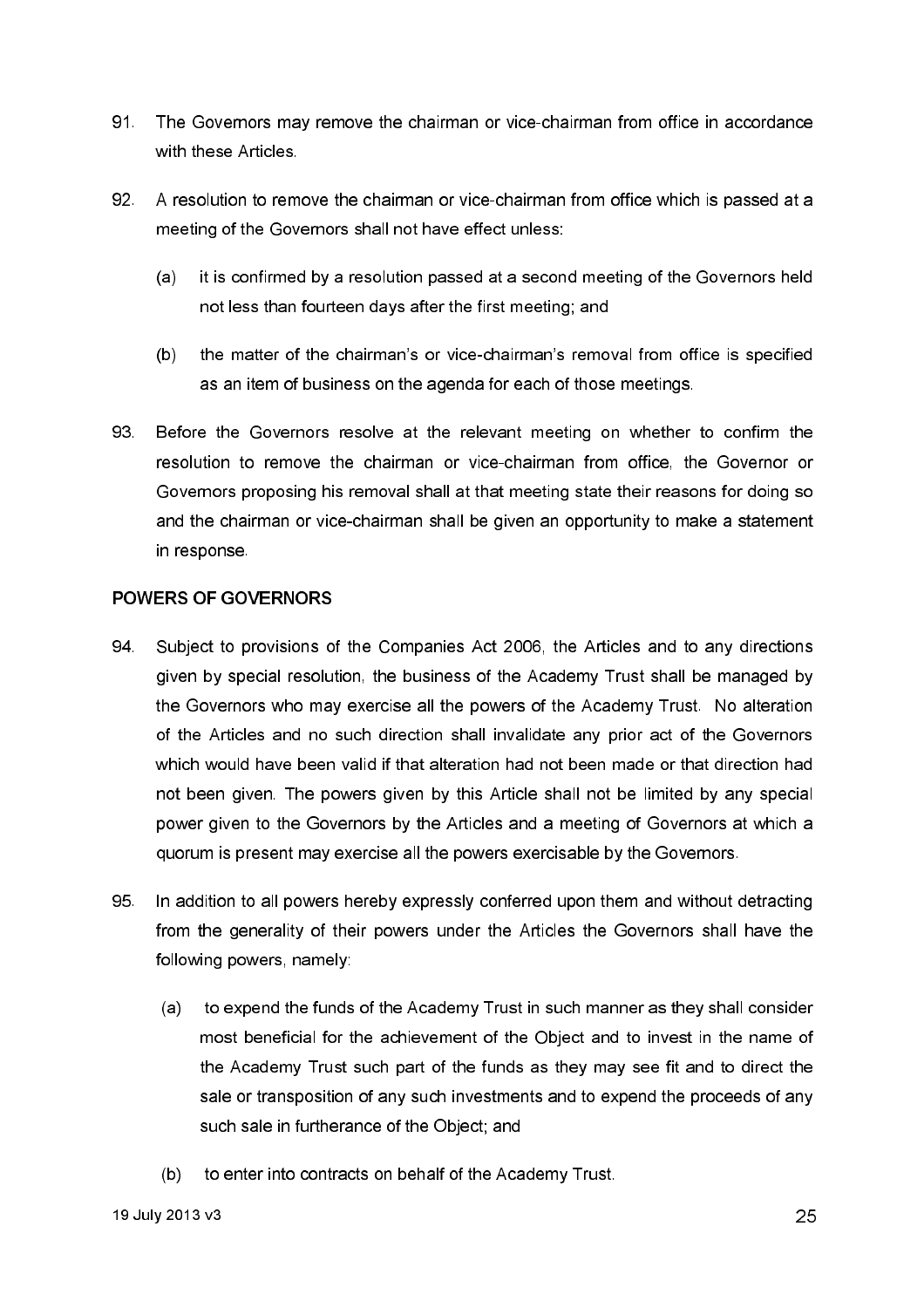- 96 In the exercise of their powers and functions, the Governors may consider any advice given by the Principal and any other executive officer.
- 97 Any bank account in which any money of the Academy Trust is deposited shall be operated by the Governors in the name of the Academy Trust. All cheques and orders for the payment of money from such an account shall be signed by at least two signatories authorised by the Governors.

### **CONFLICTS OF INTEREST**

- 98 Any Governor who has or can have any direct or indirect duty or personal interest (including but not limited to any Personal Financial Interest) which conflicts or may conflict with his duties as a Governor shall disclose that fact to the Governors as soon as he becomes aware of it. A Governor must absent himself from any discussions of the Governors in which it is possible that a conflict will arise between his duty to act solely in the interests of the Academy Trust and any duty or personal interest (including but not limited to any Personal Financial Interest).
- 99. For the purpose of Article 98, a Governor has a Personal Financial Interest in the employment or remuneration of, or the provision of any other benefit to, that Governor as permitted by and as defined by Articles 6.5 - 6.10.

### THE MINUTES

- 100. The minutes of the proceedings of a meeting of the Governors shall be drawn up and entered into a book kept for the purpose by the person acting as Clerk for the purposes of the meeting; and shall be signed (subject to the approval of the Governors) at the same or next subsequent meeting by the person acting as chairman thereof. The minutes shall include a record of
	- all appointments of officers made by the Governors; and  $(a)$
	- all proceedings at meetings of the Academy Trust and of the Governors and of  $(b)$ committees of Governors including the names of the Governors present at each such meeting.

### **COMMITTEES**

101. Subject to these Articles, the Governors may establish any committee. Subject to these Articles, the constitution, membership and proceedings of any committee shall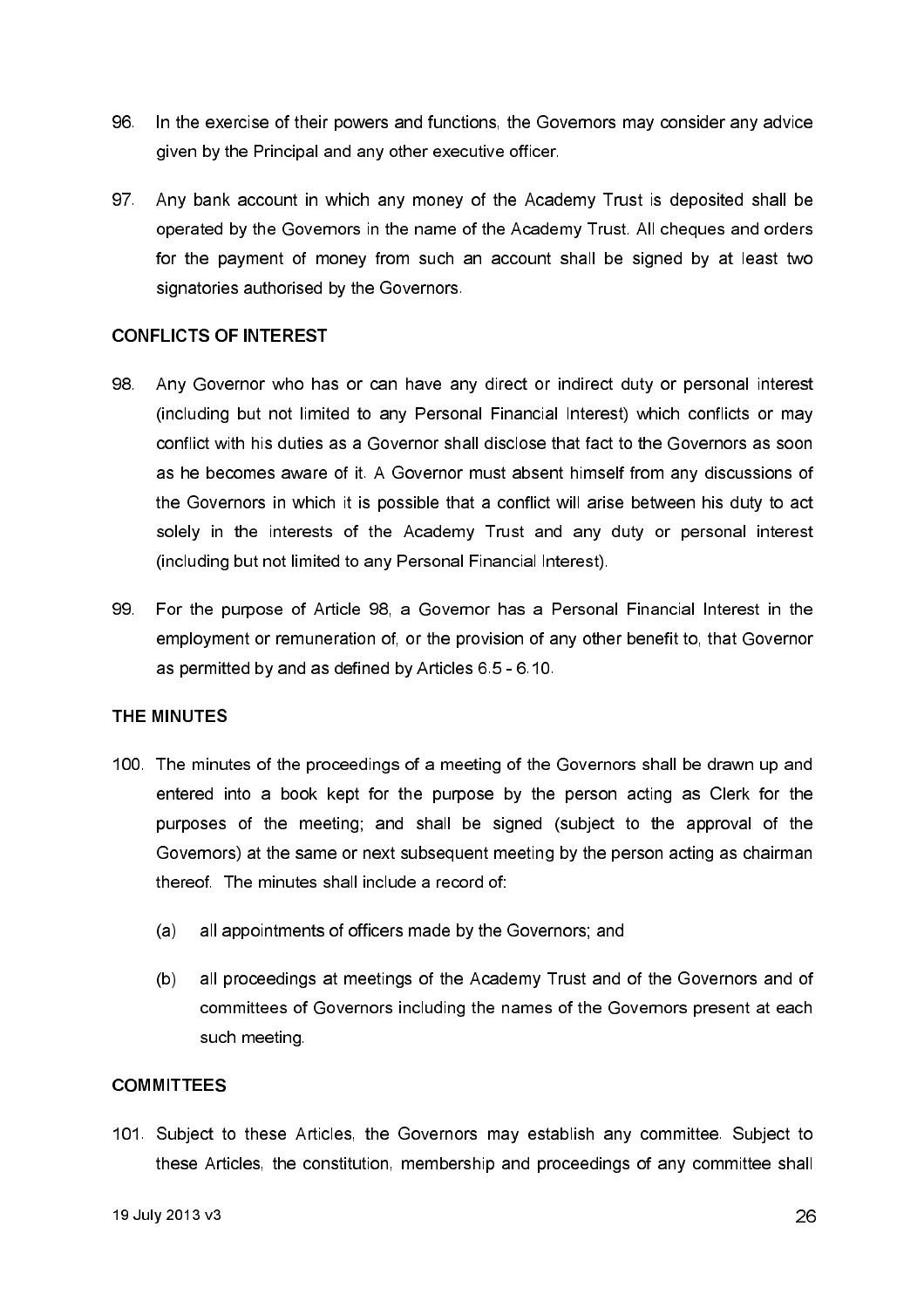be determined by the Governors. The establishment, terms of reference, constitution and membership of any committee of the Governors shall be reviewed at least once in every twelve months. The membership of any committee of the Governors may include persons who are not Governors, provided that a majority of members of any such committee shall be Governors. The Governors may determine that some or all of the members of a committee who are not Governors shall be entitled to vote in any proceedings of the committee. No vote on any matter shall be taken at a meeting of a committee of the Governors unless the majority of members of the committee present are Governors.

### **DELEGATION**

- 102. The Governors may delegate to any Governor, committee, the Principal or any other holder of an executive office, such of their powers or functions as they consider desirable to be exercised by them. Any such delegation may be made subject to any conditions the Governors may impose and may be revoked or altered.
- 103. Where any power or function of the Governors is exercised by any committee, any Governor, Principal or any other holder of an executive office, that person or committee shall report to the Governors in respect of any action taken or decision made with respect to the exercise of that power or function at the meeting of the Governors immediately following the taking of the action or the making of the decision.

### **PRINCIPAL AND STAFF**

- 104. The Governors after having consulted the Diocesan Director of Education and having made use of their powers under s124A of the School Standards and Framework Act 1998 shall appoint the Principal. The Governors may delegate such powers and functions as they consider are required by the Principal for the internal organisation, management and control of the Academy (including the implementation of all policies approved by the Governors and for the direction of the teaching and curriculum at the Academy)
- 104A. In appointing staff the governors will have regard to their powers under s124A of the School Standards and Framework Act 1998 and to their power to declare a Genuine Occupational Requirement for non-teaching appointments where they believe this to be justified

### **MEETINGS OF THE GOVERNORS**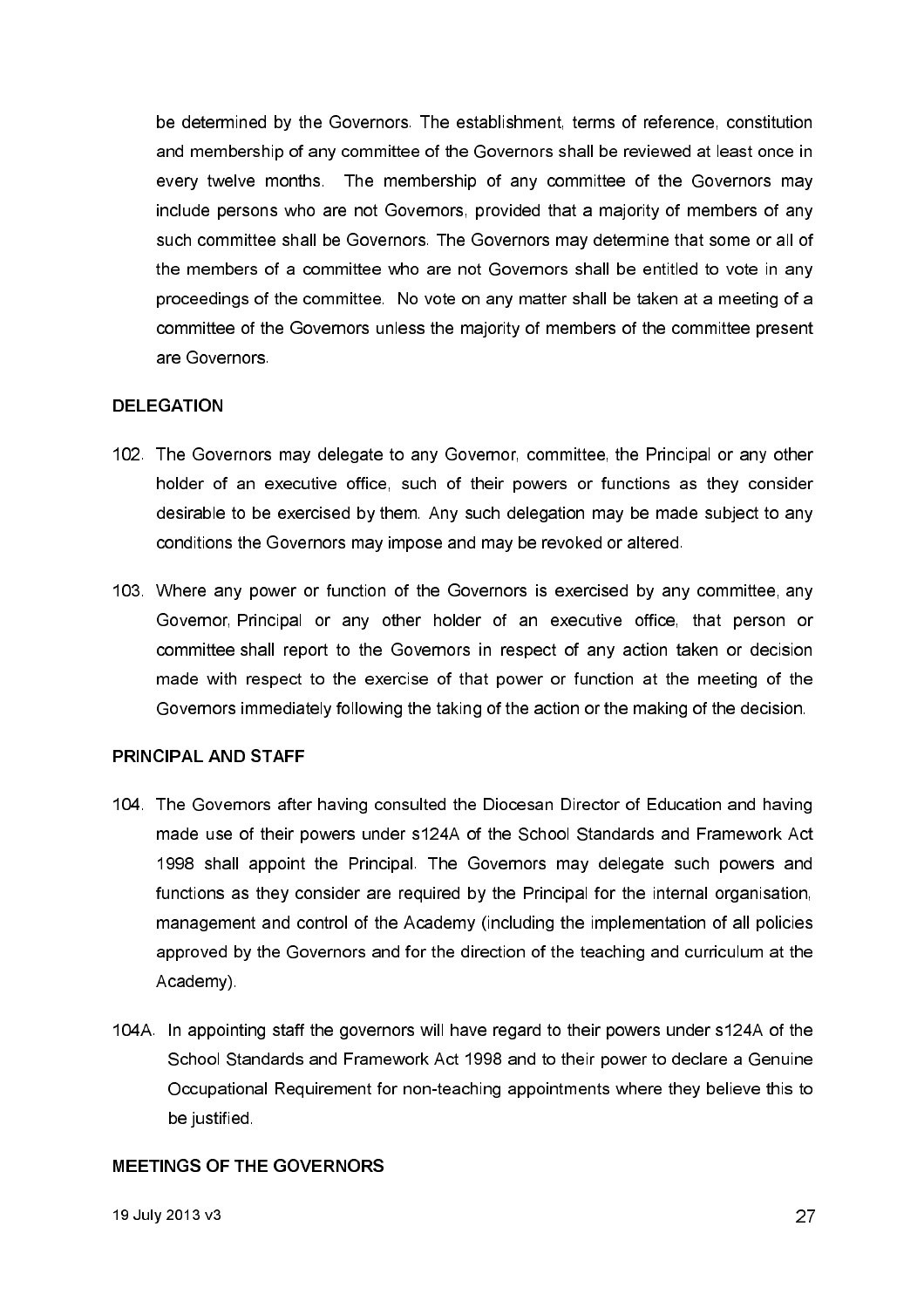- 105. Subject to these Articles, the Governors may regulate their proceedings as they think fit.
- 106. The Governors shall hold at least three meetings in every school year. Meetings of the Governors shall be convened by the Clerk. In exercising his functions under this Article the Clerk shall comply with any direction:
	- given by the Governors; or  $(a)$
	- $(b)$ given by the chairman of the Governors or, in his absence or where there is a vacancy in the office of chairman, the vice-chairman of the Governors, so far as such direction is not inconsistent with any direction given as mentioned in (a).
- 107. Any three Governors may, by notice in writing given to the Clerk, requisition a meeting of the Governors; and it shall be the duty of the Clerk to convene such a meeting as soon as is reasonably practicable.
- 108. Each Governor shall be given at least seven clear days before the date of a meeting:
	- (a) notice in writing thereof, signed by the Clerk, and sent to each Governor at the address provided by each Governor from time to time; and
	- (b) a copy of the agenda for the meeting,

provided that where the chairman or, in his absence or where there is a vacancy in the office of chairman, the vice-chairman, so determines on the ground that there are matters demanding urgent consideration, it shall be sufficient if the written notice of a meeting, and the copy of the agenda thereof are given within such shorter period as he directs

- 109. The convening of a meeting and the proceedings conducted thereat shall not be invalidated by reason of any individual not having received written notice of the meeting or a copy of the agenda thereof.
- 110. A resolution to rescind or vary a resolution carried at a previous meeting of the Governors shall not be proposed at a meeting of the Governors unless the consideration of the rescission or variation of the previous resolution is a specific item of business on the agenda for that meeting.
- 111. A meeting of the Governors shall be terminated forthwith if: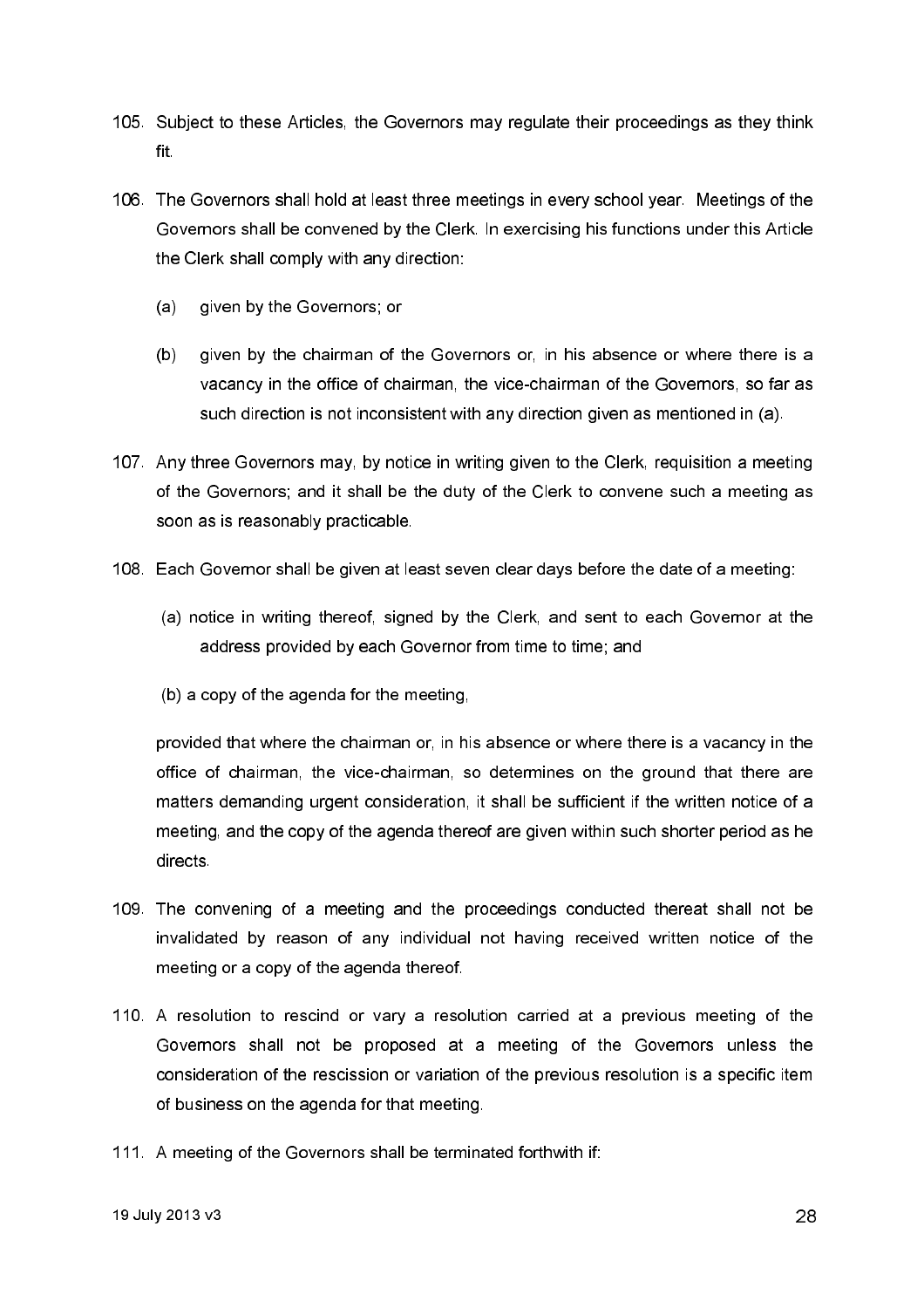- (a) the Governors so resolve; or
- the number of Governors present ceases to constitute a quorum for a meeting of  $(b)$ the Governors in accordance with Article 114, subject to Article 116.
- 112. Where in accordance with Article 111 a meeting is not held or is terminated before all the matters specified as items of business on the agenda for the meeting have been disposed of, a further meeting shall be convened by the Clerk as soon as is reasonably practicable, but in any event within seven days of the date on which the meeting was originally to be held or was so terminated.
- 113. Where the Governors resolve in accordance with Article 111 to adjourn a meeting before all the items of business on the agenda have been disposed of, the Governors shall before doing so determine the time and date at which a further meeting is to be held for the purposes of completing the consideration of those items, and they shall direct the Secretary to convene a meeting accordingly.
- 114. Subject to Article 116 the quorum for a meeting of the Governors, and any vote on any matter thereat, shall be any three Governors, or, where greater, any one third (rounded up to a whole number) of the total number of Governors holding office at the date of the meeting.
- 115. The Governors may act notwithstanding any vacancies in their number, but, if the numbers of Governors is less than the number fixed as the quorum, the continuing Governors may act only for the purpose of filling vacancies or of calling a general meeting.
- 116. The quorum for the purposes of
	- appointing a parent Governor under Article 57;  $(a)$
	- $(b)$ any vote on the removal of a Governor in accordance with Article 67; and
	- any vote on the removal of the chairman of the Governors in accordance with  $(c)$ Article 91.

shall be any two-thirds (rounded up to a whole number) of the persons who are at the time Governors entitled to vote on those respective matters.

117. Subject to these Articles, every question to be decided at a meeting of the Governors shall be determined by a majority of the votes of the Governors present and voting on 19 July 2013 v3 29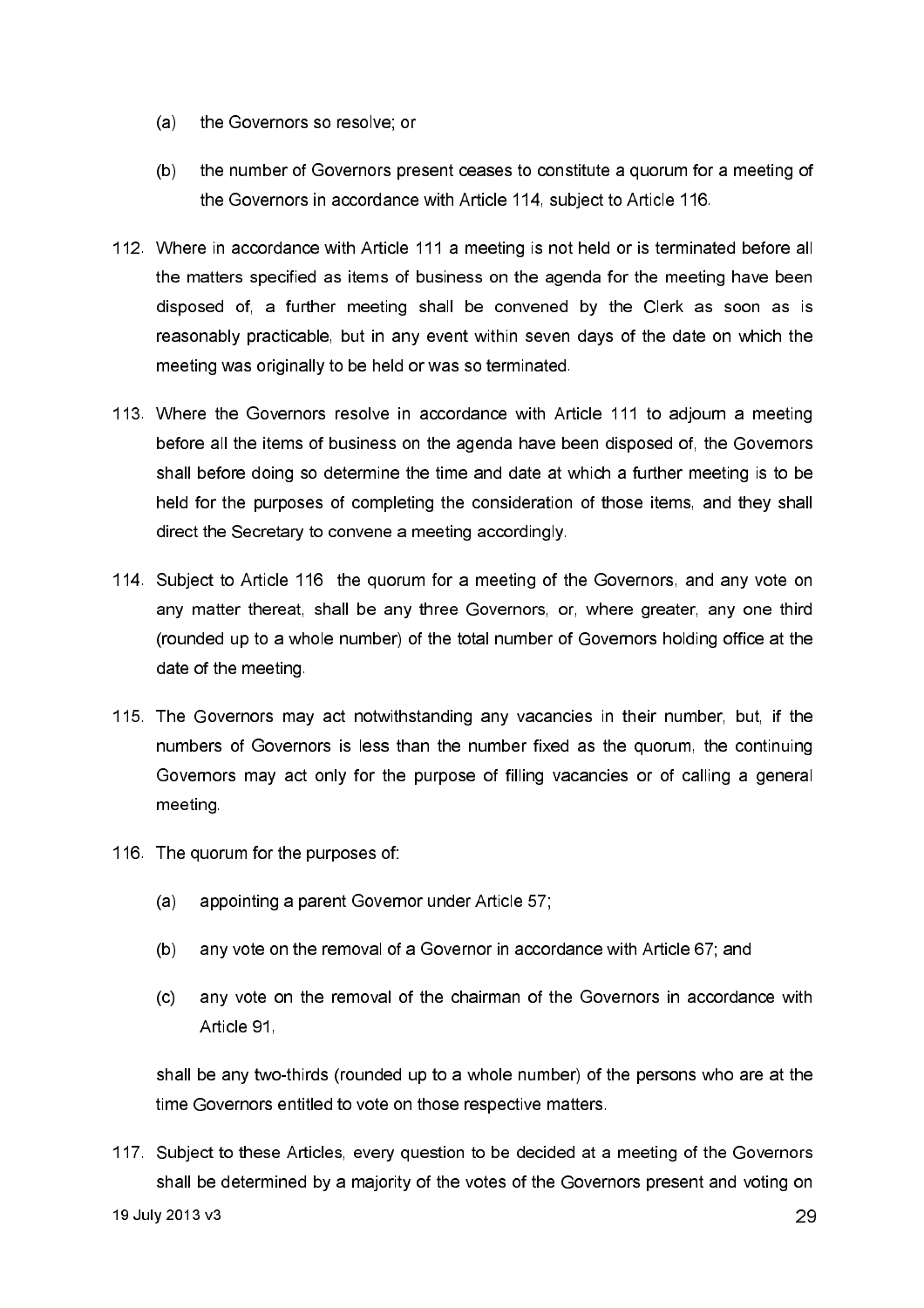the question. Every Governor shall have one vote.

- 118. Subject to Articles 114 116, where there is an equal division of votes, the chairman of the meeting shall have a casting yote in addition to any other yote he may have.
- 119. The proceedings of the Governors shall not be invalidated by:
	- any vacancy among their number; or  $(a)$
	- $(b)$ any defect in the election, appointment or nomination of any Governor.
- 120. A resolution in writing, signed by all the Governors entitled to receive notice of a meeting of Governors or of a committee of Governors, shall be valid and effective as if it had been passed at a meeting of Governors or (as the case may be) a committee of Governors duly convened and held. Such a resolution may consist of several documents in the same form, each signed by one or more of the Governors.
- 121. Subject to Article122, the Governors shall ensure that a copy of:
	- $(a)$ the agenda for every meeting of the Governors;
	- $(b)$ the draft minutes of every such meeting, if they have been approved by the person acting as chairman of that meeting;
	- $(c)$ the signed minutes of every such meeting: and
	- $(d)$ any report, document or other paper considered at any such meeting,

are, as soon as is reasonably practicable, made available at the Academy to persons wishing to inspect them.

- 122. There may be excluded from any item required to be made available in pursuance of Article 121, any material relating to:
	- a named teacher or other person employed, or proposed to be employed, at the  $(a)$ Academy:
	- $(b)$ a named pupil at, or candidate for admission to, the Academy; and
	- any matter which, by reason of its nature, the Governors are satisfied should  $(c)$ remain confidential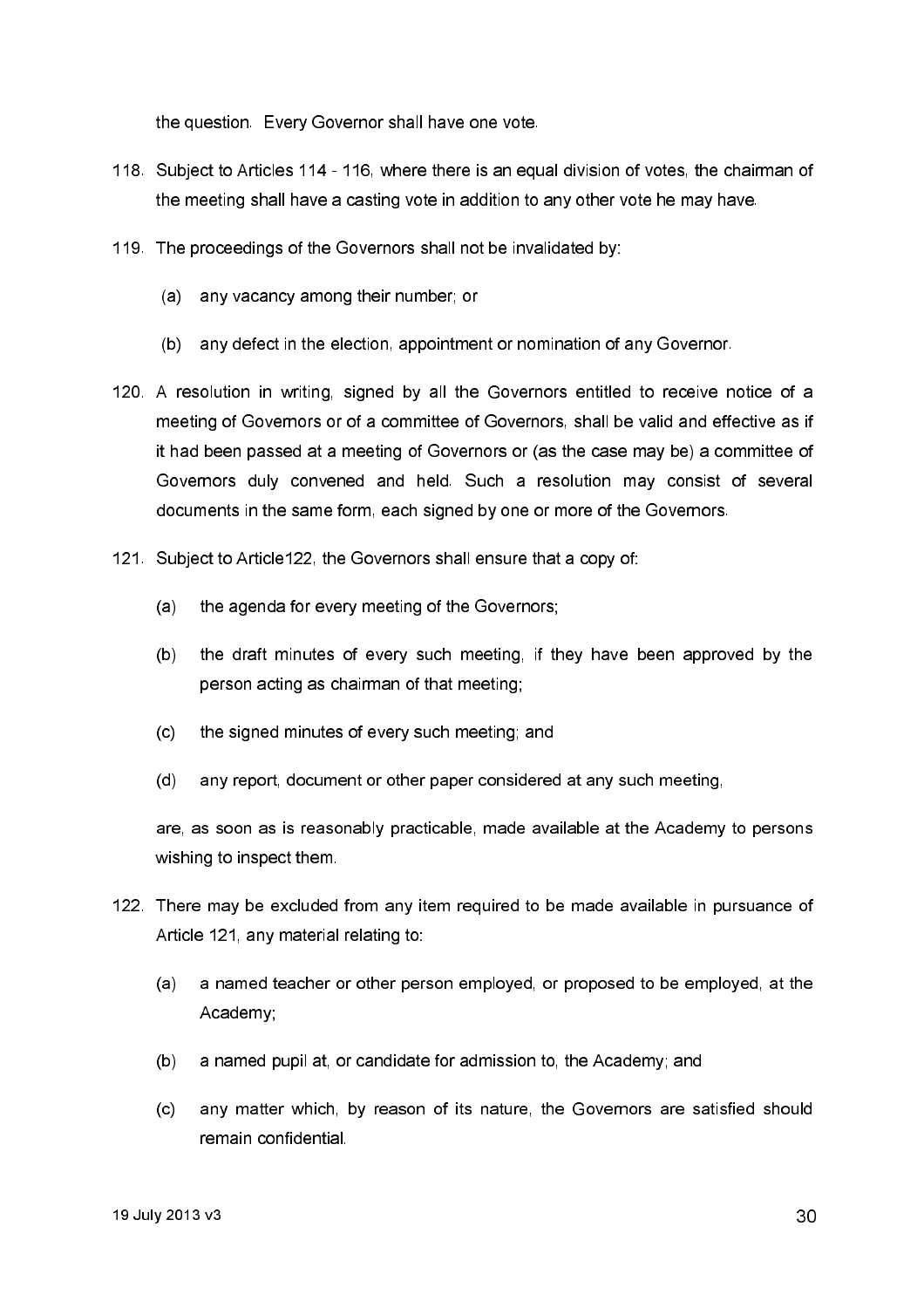- 123. Any Governor shall be able to participate in meetings of the Governors by telephone or video conference provided that:
	- (a) he has given notice of his intention to do so detailing the telephone number on which he can be reached and/or appropriate details of the video conference suite from which he shall be taking part at the time of the meeting at least 48 hours before the meeting; and
	- (b) the Governors have access to the appropriate equipment if after all reasonable efforts it does not prove possible for the person to participate by telephone or video conference the meeting may still proceed with its business provided it is otherwise quorate.

## PATRONS AND HONORARY OFFICERS

124. The Governors may from time to time appoint any person whether or not a Member of the Academy Trust to be a patron of the Academy Trust or to hold any honorary office and may determine for what period he is to hold such office.

## **THE SEAL**

125. The seal, if any, shall only be used by the authority of the Governors or of a committee of Governors authorised by the Governors. The Governors may determine who shall sign any instrument to which the seal is affixed and unless otherwise so determined it shall be signed by a Governor and by the Clerk or by a second Governor.

## **ACCOUNTS**

126. Accounts shall be prepared in accordance with the relevant Statement of Recommended Practice as if the Academy Trust was a non-exempt charity and Parts 15 and 16 of the Companies Act 2006 and shall file these with the Secretary of State and the Principal Regulator by 31 December each Academy Financial Year.

## **ANNUAL REPORT**

127. The Governors shall prepare its Annual Report in accordance with the Statement of Recommended Practice as if the Academy Trust was a non-exempt charity and shall file these with the Secretary of State and the Principal Regulator by 31 December each Academy Financial Year.

## **ANNUAL RETURN**

19 July 2013 v3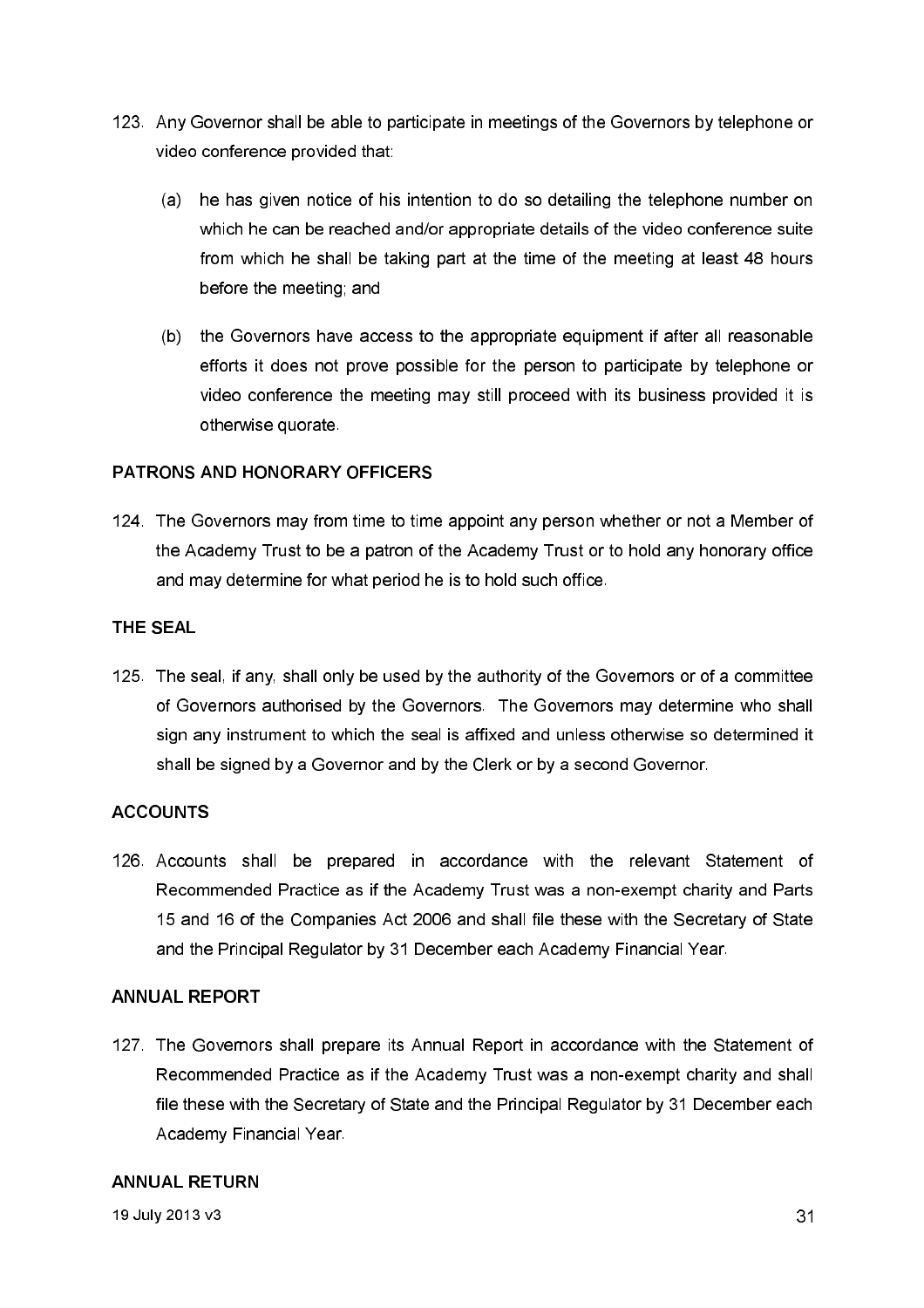128. The Governors shall comply with their obligations under Part 24 of the Companies Act 2006 (or any statutory re-enactment or modification of that Act) with regard to the preparation of an annual return to the Registrar of Companies and in accordance with the Statement of Recommended Practice as if the Academy Trust was a non-exempt charity and to the Secretary of State and the Principal Regulator by 31 December each Academy Financial Year.

#### **NOTICES**

- 129. Any notice to be given to or by any person pursuant to these Articles (other than a notice calling a meeting of the Governors) shall be in writing or shall be given using electronic communications to an address for the time being notified for that purpose to the person giving the notice. In these Articles, "address" in relation to electronic communications, includes a number or address used for the purposes of such communications
- 130. A notice may be given by the Academy Trust to a Member either personally or by sending it by post in a prepaid envelope addressed to the Member at his registered address or by leaving it at that address or by giving it using electronic communications to an address for the time being notified to the Academy Trust by the Member. A Member whose registered address is not within the United Kingdom and who gives to the Academy Trust an address within the United Kingdom at which notices may be given to him, or an address to which notices may be sent using electronic communications, shall be entitled to have notices given to him at that address, but otherwise no such Member shall be entitled to receive any notice from the Academy Trust
- 131. A Member present, either in person or by proxy, at any meeting of the Academy Trust shall be deemed to have received notice of the meeting and, where necessary, of the purposes for which it was called.
- 132. Proof that an envelope containing a notice was properly addressed, prepaid and posted shall be conclusive evidence that the notice was given. Proof that a notice contained in an electronic communication was sent in accordance with guidance issued by the Institute of Chartered Secretaries and Administrators shall be conclusive evidence that the notice was given. A notice shall be deemed to be given at the expiration of 48 hours after the envelope containing it was posted or, in the case of a notice contained in an electronic communication, at the expiration of 48 hours after the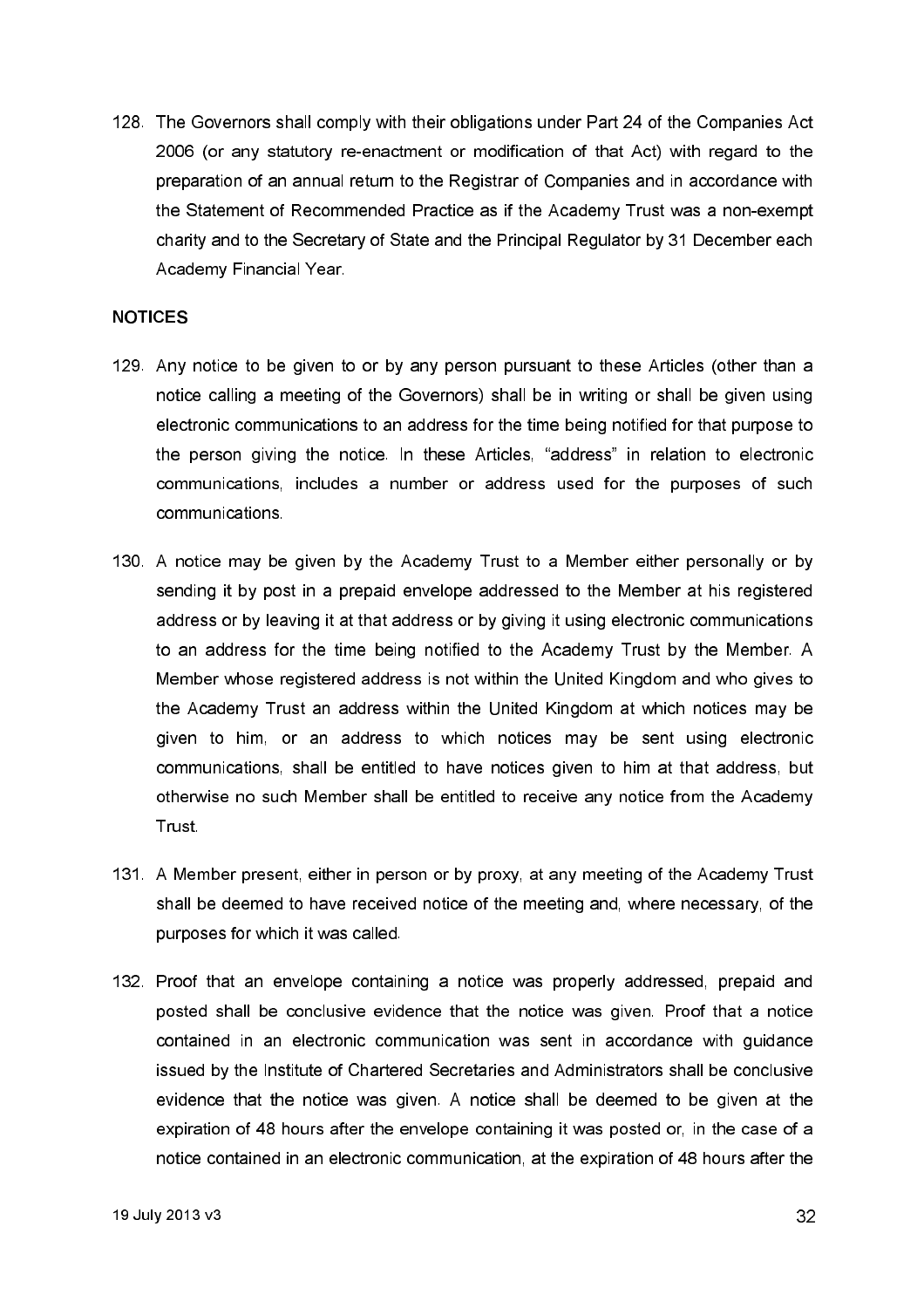time it was sent

#### **INDEMNITY**

133. Subject to the provisions of the Companies Act 2006 every Governor or other officer or auditor of the Academy Trust shall be indemnified out of the assets of the Academy Trust against any liability incurred by him in that capacity in defending any proceedings, whether civil or criminal, in which judgment is given in favour or in which he is acquitted or in connection with any application in which relief is granted to him by the court from liability for negligence, default, breach of duty or breach of trust in relation to the affairs of the Academy Trust.

#### **RULES**

- 134. The Governors may from time to time make such rules or bye laws as they may deem necessary or expedient or convenient for the proper conduct and management of the Academy Trust, and in particular but without prejudice to the generality of the foregoing, they may by such rules or bye laws regulate:
	- the setting aside of the whole or any part or parts of the Academy Trust's  $(a)$ premises at any particular time or times or for any particular purpose or purposes;
	- (b) the procedure at meetings of the Governors and committees of the Governors in so far as such procedure is not regulated by the Articles: and
	- generally, all such matters as are commonly the subject matter of Company  $(c)$ rules.
- 135. The Academy Trust in general meeting shall have power to alter, add or to repeal the rules or bye laws but only with the consent of the Diocesan Board of Education. Provided that no rule or bye law shall be inconsistent with, or shall affect or repeal anything contained in these Articles.

### AVOIDING INFLUENCED COMPANY STATUS

136. Notwithstanding the number of Members from time to time, the maximum aggregate number of votes exercisable by Local Authority Associated Persons shall never exceed 19.9% of the total number of votes exercisable by Members in general meeting and the votes of the other Members having a right to vote at the meeting will be